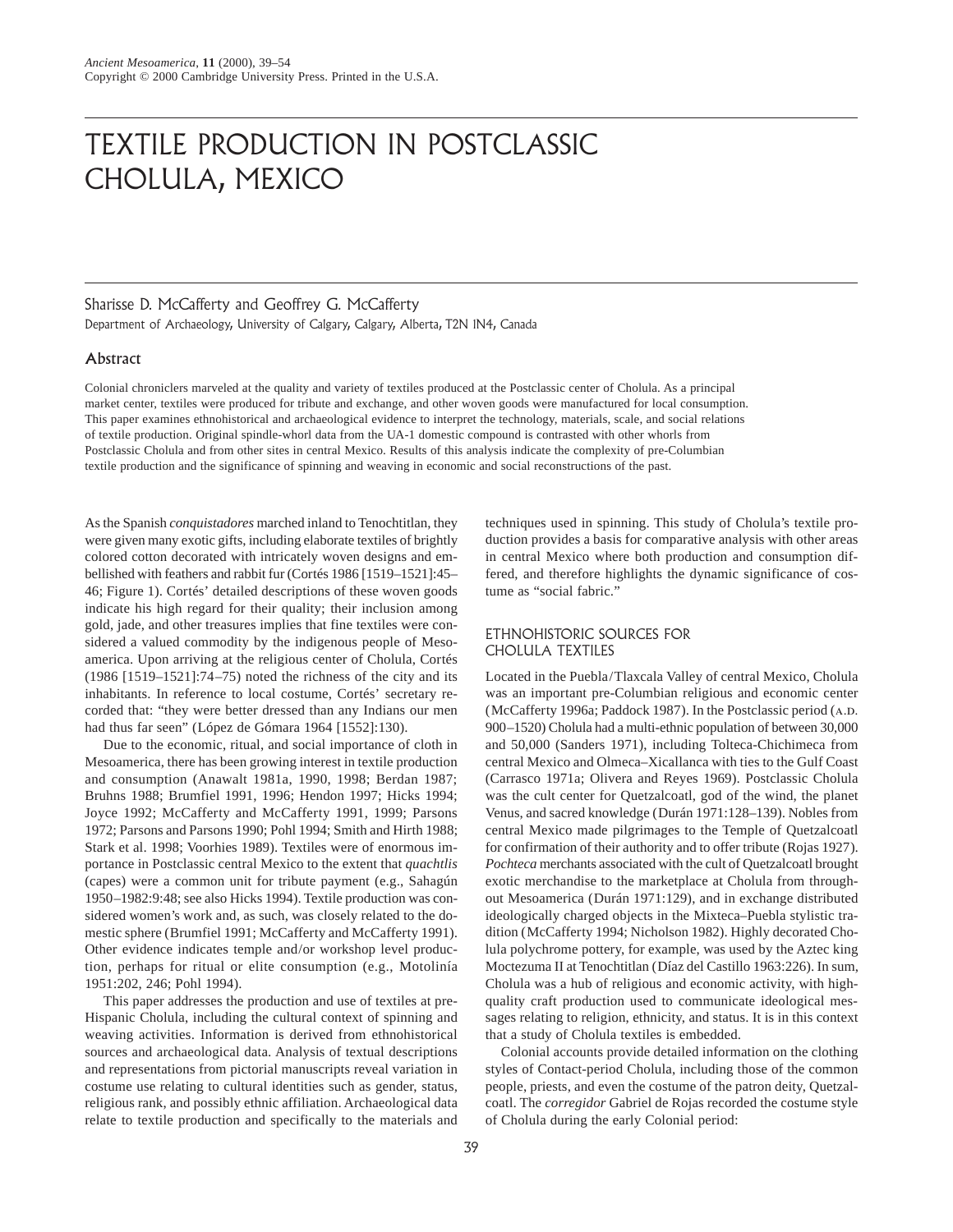

Figure 1. Woven patterns on Aztec *huipiles* (after Sahagún 1950–1982:8:Figure 72).

[Men's] costume in peace time was a *tilmatl*, or square white cotton cloth knotted at the right shoulder, and a narrow [loin] cloth, and shoes like the canvas sandals used by the ancients . . . the women wore a highly painted cotton underskirt down to the foot, and on this were diverse square borders and paintings that they call *nahua*, and over the petticoat [the women wore] *huipiles* similar to a sleeveless surplice [long clerical outer garment] with its hems or borders embroidered in colored cotton with a fringe of rabbit fur and embellished with duck feathers for effect. These *huipiles* have two square "shields" [*escudos*], one on the breast and the other one on the back, that were colorfully embroidered with diverse motifs such as birds, fish, and animals [Rojas 1581:15, quoted in Bandelier 1976:120–122; authors' translation].

#### Juan de Torquemada (1975-1983:1:387) added:

The poor people would dress in henequen, which is a thick thread made of maguey, and the rich people would dress in cotton, with an embroidered border of feathers and rabbit fur [authors' translation].

Priests of the temple of Quetzalcoatl wore black capes with different colored trim depending on their rank (Rojas 1927:161). The idol of Quetzalcoatl in the temple wore an "elaborate feather mantle done in black, red, and white, designed like the jewel—a butterfly wing. His splendid breechcloth was of the same hues and pattern, and it ended below his knees" (Durán 1971:130). This costume was changed, however, for special occasions (Durán 1971:131). López de Gómara (1964:130–131) described the costume of Quetzalcoatl as a "white cotton robe, narrow and long, over it a cloak strewn with red crosses."

Pictorial manuscripts provide an additional source for inferring costume traditions from Postclassic Cholula. The *Borgia*-group codices (*Codex Borgia* 1993) represent pre-Columbian cosmology and religious practices, and the vivid depictions include details of material culture. Debate over the provenience of the *Borgia*-group codices has generally placed them in the Puebla/Tlaxcala area (Anawalt 1981b; Chadwick and MacNeish 1967; Nicholson 1966, 1994; Sisson 1983). Recent discoveries of *Borgia*-style murals from Tlaxcala (Contreras Martínez 1994) and Tehuacan (Sisson and Lilly 1994) support this provenience. Because Cholula was the principal religious center for the Puebla/Tlaxcala area, the *Borgia*group codices probably represent religious beliefs and practices and material culture—shared by inhabitants of the city.

Costumes from the *Borgia*-group codices feature women in skirts and both a rounded and triangular *quechquemitl* (Anawalt 1981a; Figure 2). Female costume is often elaborated with woven decoration in geometric patterns and in a diversity of colors. Men generally dressed in a simple loincloth with hip skirt or kilt, and occasionally with a cape or *xicolli*.

Early Colonial manuscripts such as the *Historia Tolteca-Chichimeca* (Kirchhoff et al. 1976) and the *Lienzo de Tlaxcala* (1979) also depict costume styles from the Cholula region at the time of the Conquest. Clothing more closely resembles that described above by Rojas (1581, cited in Bandelier 1976). Males wear



Figure 2. Female and male costumes from *Borgia*-group codices (after *Codex Borgia* 1993).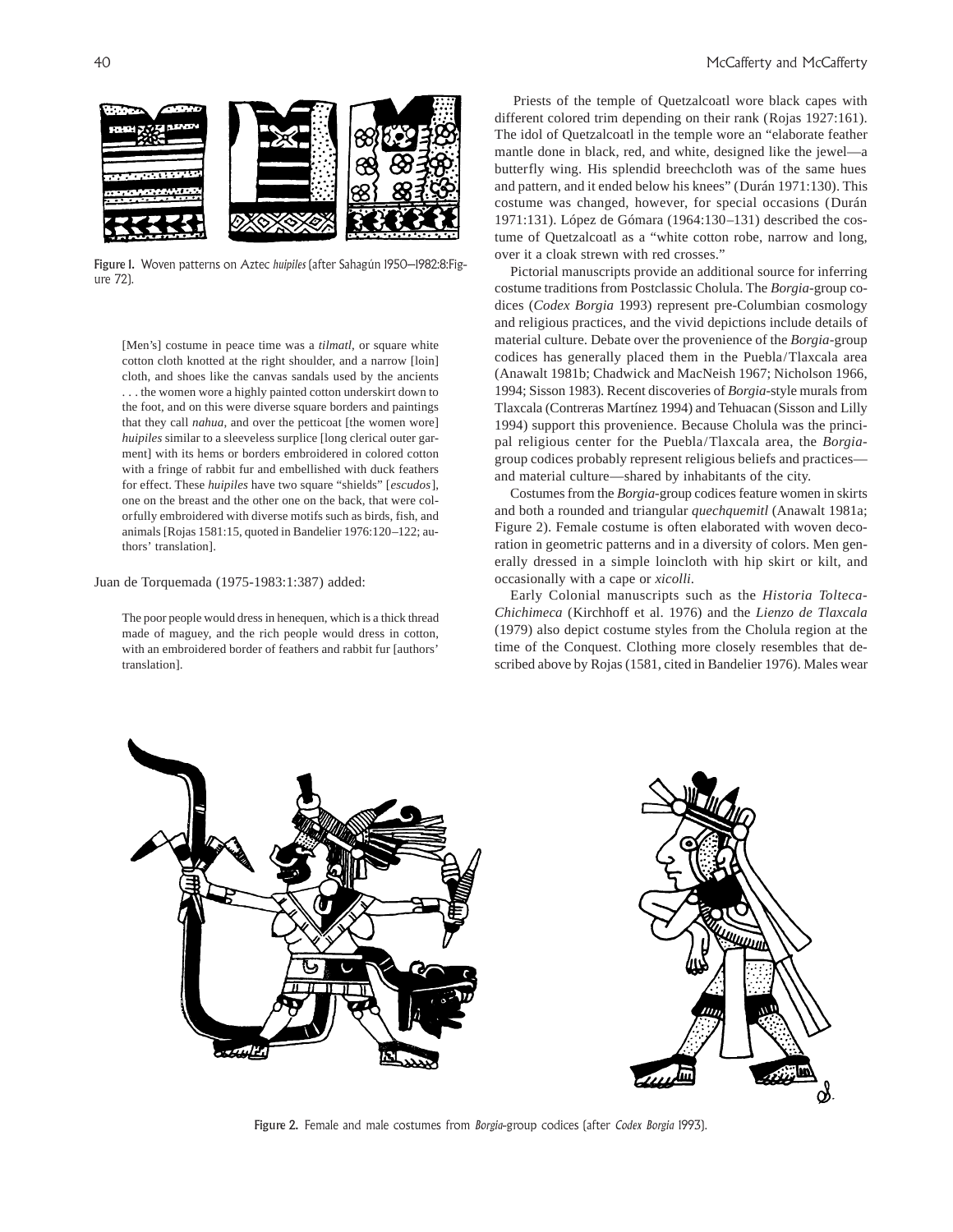a loincloth and long cape (often of animal skin) tied at the shoulder, and women are shown in a long *huipil* over an underskirt (Figure 3). The *huipiles* feature decorated borders and have a square *escudo* on the chest.

The contrasts between these two sources may relate to ritual practice or temporal differences, including ethnic change. *Borgia*group images generally depict supernatural beings or deity impersonators and may represent a thematic distinction from the more secular nature of the Colonial manuscripts. Alternatively, accounts of ethnic change at Cholula in the Middle Postclassic period (ca. A.D. 1200) suggest at least a partial replacement of the Olmeca–Xicallanca group by the ethnic Tolteca-Chichimeca from central Mexico (Carrasco 1971a; Davies 1977:106–123; McCafferty 1994, 1996a; Olivera and Reyes 1969). Costume evidence supports the possibility that at least some of the *Borgia*-group codices represent Gulf Coast styles (Anawalt 1981b) because of (1) the depiction of bare-breasted women, suggesting a more tropical climate than the temperate highlands, and (2) the prevalence of the *quechquemitl*, a garment commonly worn on the Gulf Coast. Because it is likely that both Olmeca-Xicallanca and Tolteca-Chichimeca populations were present in the multi-ethnic urban center at the time of the Conquest, it is possible that both styles of clothing were used simultaneously.

In addition to information on the costumes worn by the ancient Cholultecas, the ethnohistorical sources also provide accounts of textile production. Rojas (1581:33, cited in Carrasco 1971a:64) noted that:

they were particularly good dyers of whatever color, and they had much business dying wool thread in diverse colors to make rich *huipiles* and valuable *tilmas*; they make thread from rabbit and hare fur and wool that maintains its color perfectly until worn out [authors' translation].

Some textile products were made locally, whereas others were imported from Guatemala and the Soconusco region in the Mexican state of Chiapas. Merchants often traveled for years at a time throughout these lands acquiring great wealth and exotic goods (Durán 1971:138–139; Piñeda 1970; Rojas 1927). Consequently, the marketplace of Cholula was renowned as the center for imported "jewels, precious stones, and fine featherwork" (Durán 1971:278). Imported garments were also sold in the market:

Cotton cloth for clothing was not made [in Cholula] but they brought it to sell in the market from diverse parts where it was

made; they particularly consumed those from Campeche that are common, although they use *tilmas* and *huipiles* that are polished and curious for their dress; generally their costume is white upon which they paint and weave diverse colors [Rojas 1581:30, cited in Carrasco 1971a:64; authors' translation].

In summary, the documentary sources provide abundant information on costume and textile use at the time of the Conquest. The textile industry continued through the historical period (A.D. 1700– present) as an important commercial enterprise with numerous wool and cotton mills located along the Atoyac River between Cholula and Puebla (Bandelier 1976). Bonfil Batalla (1973:77) concluded that "the manufacture of textiles has been a constant in the economic history of Cholula from the prehispanic epoch until the present" (authors' translation).

From this survey of the ethnohistorical literature a number of research questions arise that can be addressed using archaeological evidence:

- 1. To what extent was Cholula an important textile production center in the Postclassic period?
- 2. Do archaeological remains indicate the use of different materials and techniques for textile production? Specifically, were cotton textiles produced in Cholula?
- 3. What information is provided by archaeology for the social dimensions of textile production? Were gender stereotypes relating to textile production the same in Cholula as in the Valley of Mexico and other Mesoamerican areas?

## ARCHAEOLOGICAL EVIDENCE FOR TEXTILE PRODUCTION

Based on ethnohistorical sources, fiber materials used for Cholula textiles included cotton, maguey, and more exotic materials such as feathers and rabbit fur (wool was a post-Conquest introduction). Other materials that may have been used include *chichicaztle* (a nettle known as *mala mujer*) (García Valencia 1975; MacDougall and Johnson 1966), tree silk (probably *pochotli* = *Bombex ceiba*), milkweed, and human hair (McCafferty and McCafferty 1999). At more than 6500 feet (2000 m) in elevation, Cholula is too high to grow cotton, but this material could have been imported from the Gulf Coast or southern Puebla (Berdan 1987). Maguey was locally available (Díaz del Castillo 1963:201; Rojas 1927), as were feathers from migratory water fowl hunted in the nearby marshes (for a description of the ancient lake located northeast of Cholula, see Mountjoy and Peterson 1973).



Figure 3. Male and female costumes from the *Historia Tolteca-Chichimeca* (after Kirchhoff et al. 1976).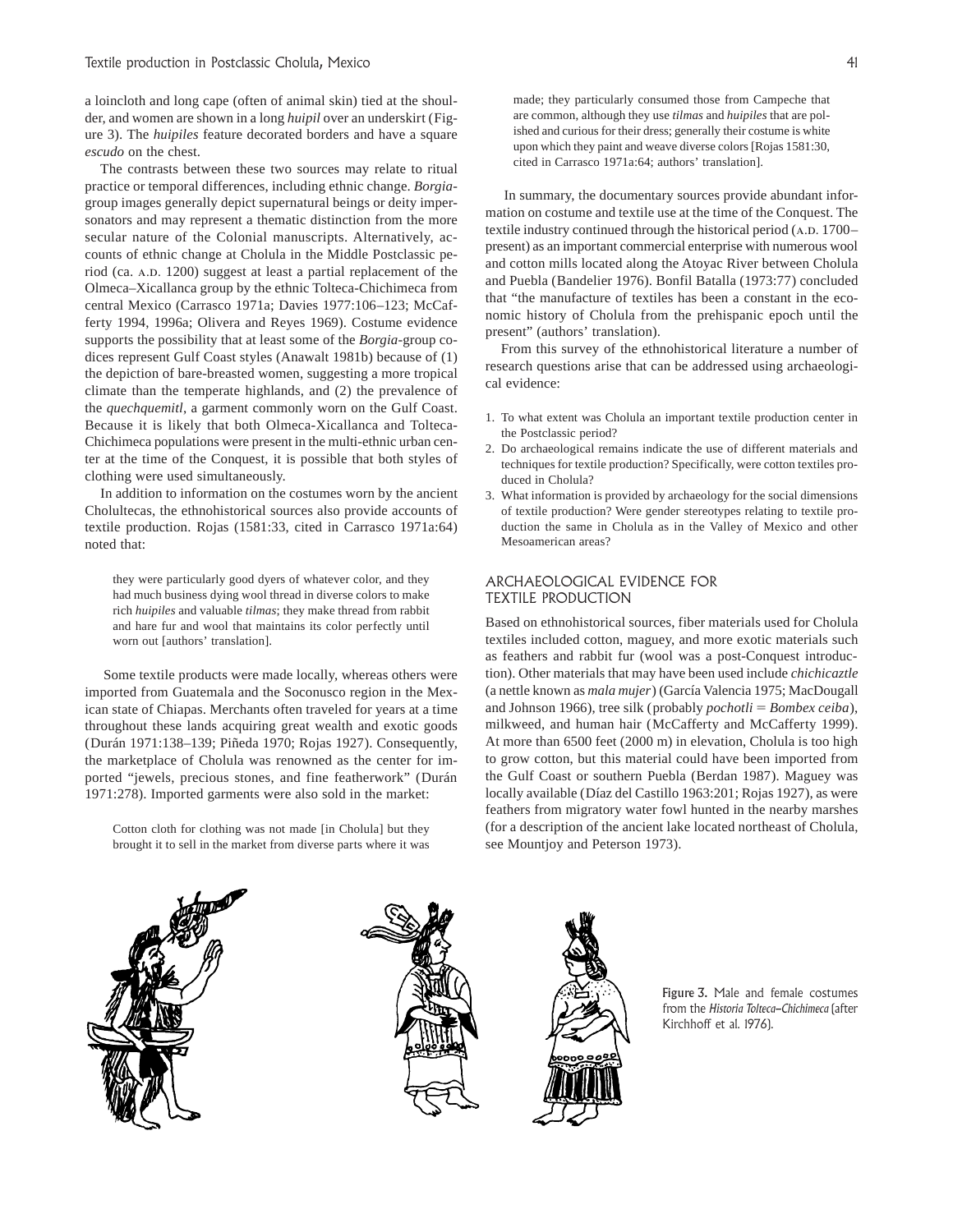Spindle whorls found in archaeological contexts can be used to infer the kinds of fibers spun (McCafferty and McCafferty 1999; Parsons 1972). Mesoamerican spindle whorls are generally bakedclay disks each with a center hole that are used in hand-spinning as counter-weights on a wooden spindle. They function to maintain rotational inertia on the spindle while raw fiber is twisted into thread. Contemporary hand-spinners have described the specific kinds of whorls used to spin different materials (Hochberg 1980; Linder and Linder 1977; Raven 1987), and Parsons and Parsons (1990) conducted ethnoarchaeological studies of modern maguey utilization in central Mexico with reference to the kinds of whorls used to spin fiber. Fiber can be spun using different techniques, including supported-, thigh-, and drop-spinning. Supportedspinning involves the placement of the spindle tip on a surface (usually in a small bowl) for support, while thigh- and dropspinning allow the rotating spindle to fall freely, with the rotation either applied by rubbing against the thigh (thigh-spinning) or by twisting between the thumb and forefinger before releasing (dropspinning). These methods in turn require particular types of whorls and whorl placement on the spindle (McCafferty and McCafferty 1999). The type of fiber used and the end-product desired determine the technique of spinning and the tools utilized.

Spindle whorls are a potentially valuable artifact class for interpreting the materials used in textile production as well as a range of pre-Columbian cultural processes (e.g., political economy, gender-based division of labor, etc.). Whorls from the Postclassic Valley of Mexico fall into two general size and weight categories, which Parsons (1972) interpreted as relating to cotton spinning (small whorls) and maguey spinning (large whorls). This distinction has been adopted as a "rule of thumb" for subsequent spindle whorl analyses (e.g., Brumfiel 1991; Smith and Hirth 1988). Small whorls have been found most often at known cotton producing areas in western Morelos (Smith and Hirth 1988) and southern Puebla, whereas large whorls were common at Tlaxcala (García Cook and Merino Carrión 1974), an area noted for its fine magueycloth textiles and lack of cotton at the time of the Conquest (Díaz del Castillo 1963:173; see also Parsons 1972). Brumfiel (1991) has documented the shifting frequency of small and large whorls at sites in the eastern Valley of Mexico as evidence for changes in female labor strategies and material availability relative to the rise of the Aztec state.

Spindle whorls are rare at Cholula from Formative-period and Classic-period contexts but became abundant in the Postclassic. Only a single whorl made of bone was found at the Middle Classic R-106 house in Cholula (McCafferty and Suárez Cruz 1994). Unbaked-clay whorls, such as those still used in coastal Oaxaca, may have been used during these early periods but would not have preserved in the archaeological record; modern spinners use such expedient materials as small apples and potatoes as whorls. Bakedclay whorls do not offer much functional advantage over unbaked clay, so the shift to baked whorls in the Early Postclassic (A.D. 900–1200) may relate to symbolic significance associated with female gender identity (McCafferty and McCafferty 1991, 1995).

Archaeological data suitable for interpreting Postclassic textile production are available from several site loci at Cholula (Figure 4). Excavations at the Universidad de las Américas (UDLA) produced extensive collections of baked-clay spindle whorls from domestic contexts. Other whorl assemblages come from burial and ritual contexts, indicating that spindle whorls were charged with symbolic as well as functional significance. Unfortunately, other tools relating to spinning and weaving were usually made of wood or bone, and therefore are rarely preserved in the archaeological record (but see Johnson 1971; McCafferty and McCafferty 1994).

The UA-1 excavation at the UDLA campus encountered three structures and associated features (McCafferty 1992a; Wolfman 1968; Figure 5). Structure 1 was interpreted as a residential compound consisting of four rooms, porches, a *temazcal* (sweatbath), and an associated trash midden. Polychrome ceramics associated with the house floor date the structure to the Middle and Late Tlachihualtepetl phases (A.D. 900–1200) (McCafferty 1996b). The other structures were only partially exposed: Structure 2 was interpreted as an Early Cholollan-phase house (A.D. 1200–1400), and Structure 3 was probably a Terminal Formative-period ceremonial platform (200–0 b.c.). The UA-1 excavation recovered 129 spindle whorls. The majority were from primary depositional contexts, defined as those areas such as house floors, middens, and wells in which artifacts reflect their systemic context (cf. Schiffer 1972). UA-1 Structure 1 floor deposits and the associated trash midden accounted for 42 of these spindle whorls. A unique find was a possible spinning and weaving tool kit that included a bone whorl, a spindle-whorl mold, a ceramic vessel filled with powdered dye, bone tools, and deer antlers in a storage room (Room 2) of Structure 1 (McCafferty 1992a:585).

The UA-79 excavation (Lind 1979) was located approximately 100 m north of UA-1. Seventy-seven spindle whorls were recovered from several domestic midden deposits dating to the Postclassic period, with most from the Late Cholollan phase (A.D. 1400–1520). Feature f-10 was a Late Cholollan-phase midden that contained domestic debris, including 27 spindle whorls (Barrientos 1980).

Other whorls have been recovered from Postclassic burial contexts.ALate Cholollan-period mass burial of more than 50 individuals from SanAndrés Cholula (Suárez Cruz 1989) included 31 whorls together with possible spinning bowls among the grave goods. Most of the individuals were interred around a central adult male, suggesting that they may have been servants or slaves sacrificed to accompany a nobleman into the afterlife. The human remains included adult males and females as well as children and infants.

Finally, more than 500 burials were excavated at the ceremonial center surrounding the Great Pyramid, with the great majority dating to the Postclassic period (López Alonso et al. 1976). Spindle whorls were occasionally included among the grave goods. $<sup>1</sup>$ </sup>

Spindle whorls can be used to interpret the level of intensity of textile production at Postclassic Cholula. The UA-1 ( $n = 129$ ) and UA-79 ( $n = 77$ ) loci rank among the highest concentrations of spindle whorls excavated in Mesoamerica. In contrast, Parsons (1972:45) found 228 whorls from the entire Teotihuacan Valley, including both surface and excavated collections, and another 245 from the Texcoco Valley survey. Intensive site surveys at Huexotla, Xaltocan, and Xico in the southeastern Valley of Mexico produced 102, 22, and 7 whorls, respectively (Brumfiel 1991:233). Lynette Norr (1987) recovered 20 whorls from the Tetla-11 Postclassic household and midden at Chalcatzingo, with another 44 whorls from surface collections at the site. Smith and Hirth (1988) found 85 complete whorls during their surface surveys of cottonproducing areas of western Morelos. To the extent that raw counts

<sup>&</sup>lt;sup>1</sup> Nearly 600 spindle whorls were excavated at the ceremonial center surrounding the Great Pyramid by the Proyecto Cholula in the 1960s and 1970s (Marquina 1970; Müller 1978). These were "rediscovered" in one of the abandoned tunnels of the Great Pyramid, along with many other objects from the project. This new corpus of whorls promises to provide additional information on Cholula's fiber production.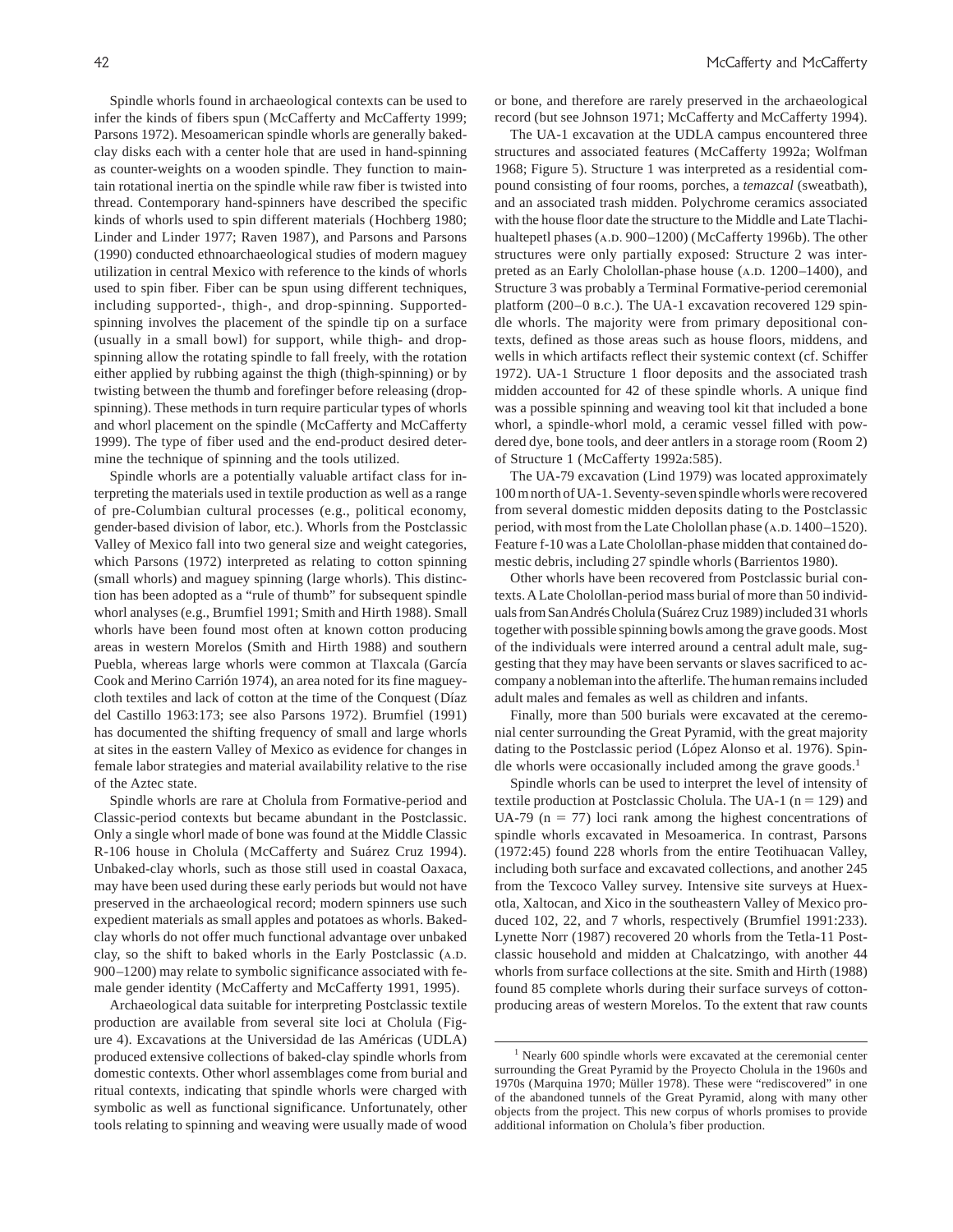

Figure 4. Cholula archaeological zones. Drawing by Sharisse McCafferty.

of spindle whorls reflect intensity of production, these data suggest that Cholula was intensively involved in fiber processing.

The Cholula whorl assemblage discussed in this study consists of the combined whorls from UA-1, UA-79, and the San Andrés burials, totaling 237 whorls. The Cholula totals provide a general baseline for comparison to specific site feature assemblages (UA-1 Structure 1, UA-79 f-10, and the San Andrés burials), as well as to other regions such as the Valley of Mexico, Morelos, and Tetla-11.

#### WHORL ANALYSIS

Spindle whorls can be measured in a variety of ways, including diameter, height, weight, and hole size. Each of these variables controls functional properties of whorl rotation and, therefore, relates to the quality of thread that is produced. For example, a wider, disc-shaped whorl will produce a slower spin for a longer period; a taller, bead-like whorl will produce a faster rotation that will not last as long. As an illustration of this principle, consider a figure skater revolving slowly with arms outstretched, but accelerating as he or she brings his/her arms in toward the body. Hole size, which is related both to spindle diameter as well as placement on the spindle, relates to tightness of twist as well as staple length of the fiber. Note, however, that whorls relate most directly to thread quality, including such criteria as thickness and degree of twist, and only indirectly to spinning method (supported vs. dropspinning) and fiber material.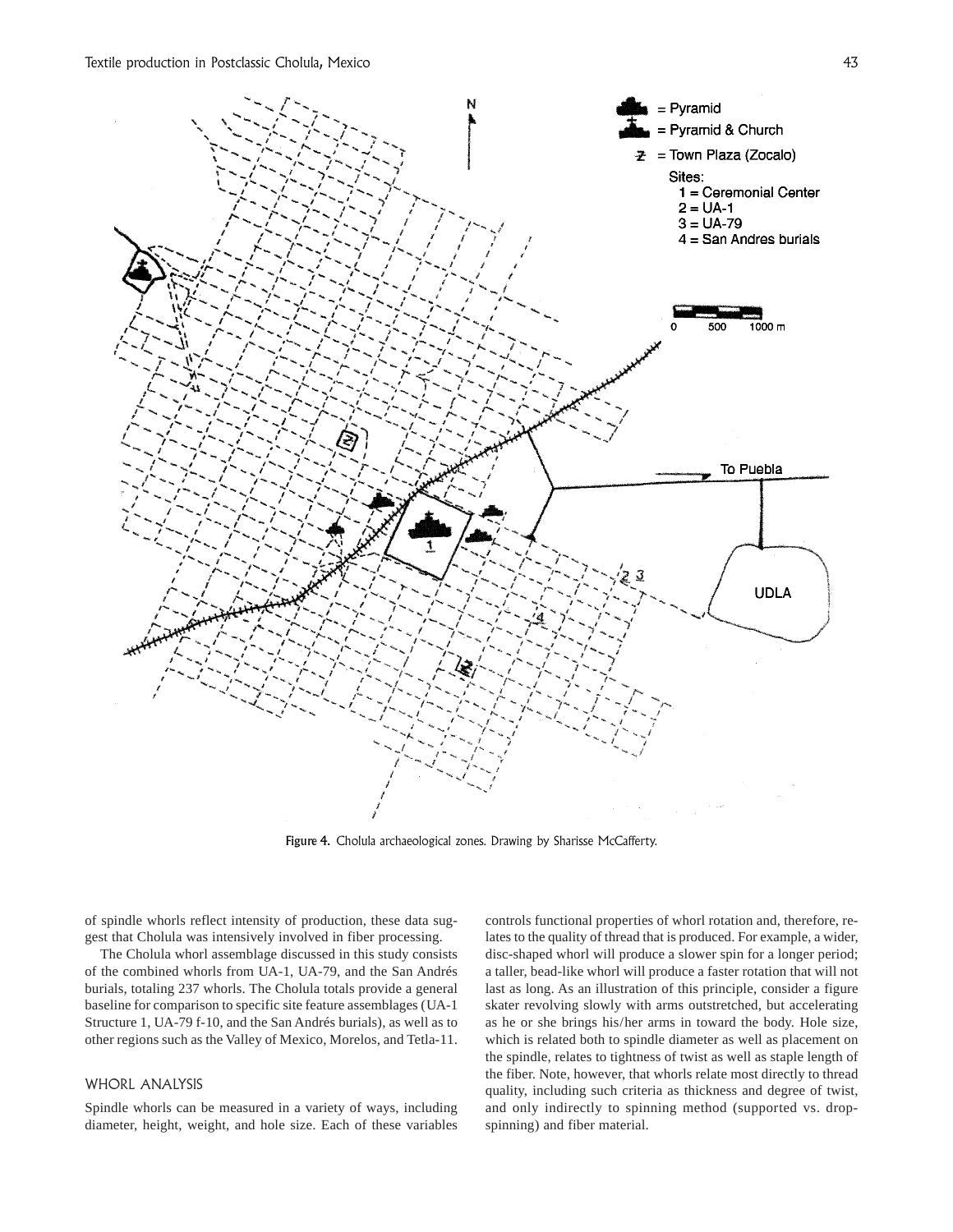

Figure 5. Plan of UA-1. Drawing by Sharisse McCafferty.

Cholula spindle whorls range in diameter from 19 to 80 mm and fall into two clusters (Table 1). The first, between 23 and 37 mm, is the most prominent among the Cholula totals and is particularly prevalent (80%) at UA-1 Structure 1. A second, dispersed mode ranged from 43 to 67 mm. Significant differences appear when site specific features are considered; for example, both UA-79 f-10 and the San Andrés burial had high concentrations of these larger whorls, but they were almost absent from the UA-1 Structure 1 assemblage.

In comparing the Cholula patterns to those of the Valley of Mexico (Parsons 1972), the bimodal structure is reversed, with the greatest concentration found among the larger whorls. Another difference is that the smaller whorls (Parsons' Type 3) have a diameter that is somewhat less (20–30 mm) than the maximum peak found at Cholula, and the 33–37-mm size category is almost absent in the Valley of Mexico.

Whorl height relates to the speed of rotation, and therefore the tightness of the twist. Whorls from Cholula range from 5 to 30 mm in height, with the greatest concentration between 7 and 12 mm (Table 2). Specific assemblages have discrete concentrations within this range. The UA-1 Structure 1 whorls cluster from 5 to 18 mm,

#### Table 1. Diameter

| <b>Size</b><br>(mm) | Cholula<br>totals<br>$(n/\%$ <sup>a</sup> ) | $UA-1$<br>Structure 1<br>$(n/\%)$ | $UA-79f-10$<br>$(n/\%)$ | San Andrés<br>burials<br>$(n/\%)$ |
|---------------------|---------------------------------------------|-----------------------------------|-------------------------|-----------------------------------|
| $18 - 22$           | 3/1                                         | $\Omega$                          | $\Omega$                | 1/3                               |
| $23 - 27$           | 26/13                                       | 2/7                               | 4/15                    | 5/16                              |
| $28 - 32$           | 43/21                                       | 7/23                              | 8/30                    | 6/19                              |
| $33 - 37$           | 57/28                                       | 15/50                             | 6/22                    | 1/3                               |
| $38 - 42$           | 5/2                                         | $\Omega$                          | $\Omega$                | $\Omega$                          |
| $43 - 47$           | 12/6                                        | 2/7                               | $\Omega$                | 3/10                              |
| $48 - 52$           | 14/7                                        | $\Omega$                          | $\Omega$                | 2/6                               |
| $53 - 57$           | 19/9                                        | 1/3                               | 4/15                    | 6/19                              |
| $58 - 62$           | 15/7                                        | 2/7                               | 5/18                    | 3/10                              |
| $63 - 67$           | 8/4                                         | 1/3                               | $\theta$                | 4/13                              |
| 68-72               | 1/.5                                        | $\Omega$                          | $\Omega$                | $\Omega$                          |
| $73 - 77$           | $\Omega$                                    | $\theta$                          | $\Omega$                | 0                                 |
| 78-82               | 1/.5                                        | $\Omega$                          | $\Omega$                | $\Omega$                          |
| Totals              | 204/100                                     | 30/100                            | 27/100                  | 31/100                            |

 $a_n$  = number of examples, % = percentage of total.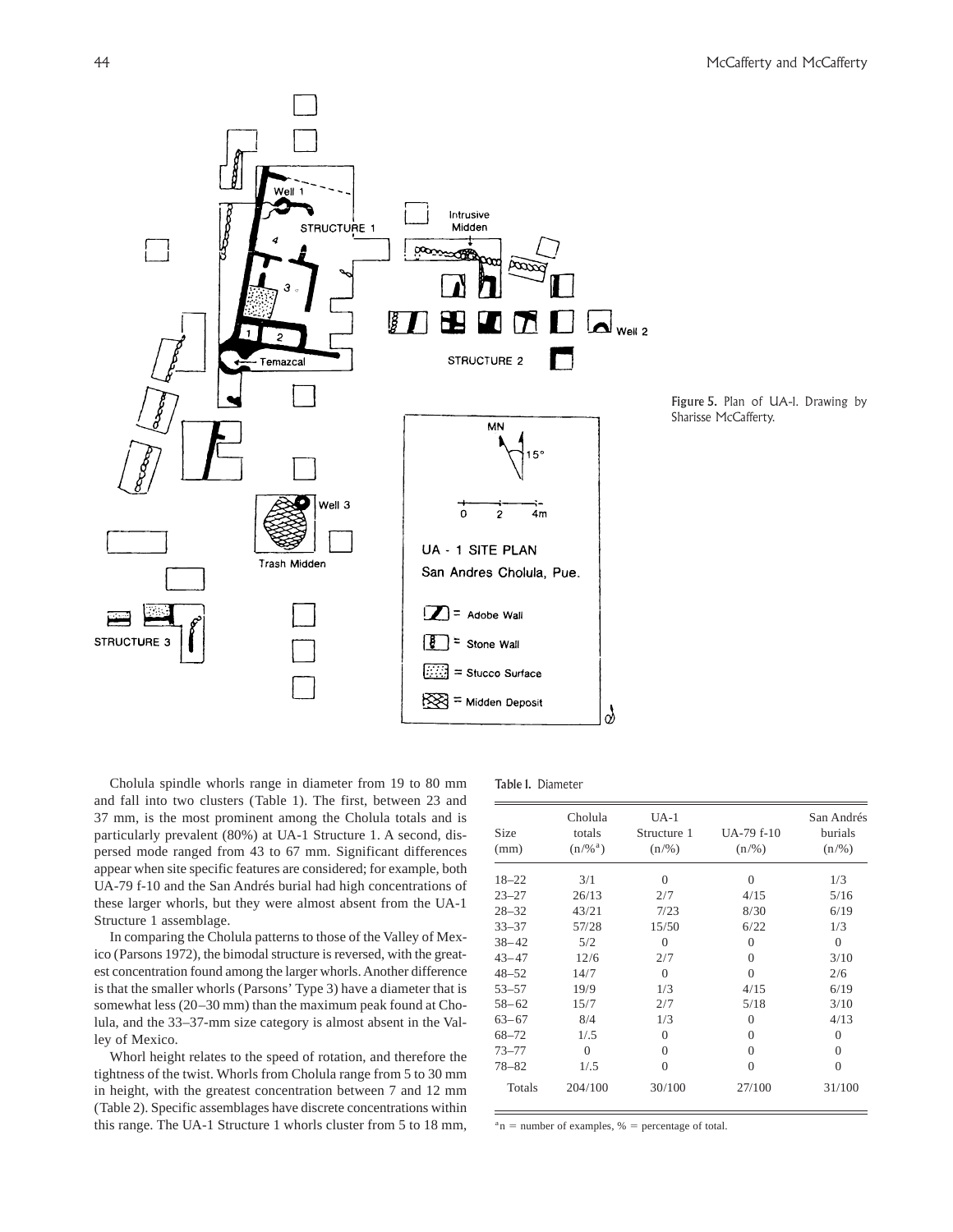Table 2. Height

| Size<br>(mm) | Cholula<br>totals<br>$(n/\%$ <sup>a</sup> ) | $UA-1$<br>Structure 1<br>$(n/\%)$ | UA-79 f-10<br>$(n/\%)$ | San Andrés<br>burials<br>$(n/\%)$ |
|--------------|---------------------------------------------|-----------------------------------|------------------------|-----------------------------------|
| $5 - 6$      | 11/5                                        | 5/12                              | 1/4                    | 3/10                              |
| $7 - 8$      | 45/20                                       | 12/29                             | 3/11                   | 2/6                               |
| $9 - 10$     | 62/27                                       | 12/29                             | 7/26                   | 5/16                              |
| $11 - 12$    | 31/14                                       | 6/15                              | 6/22                   | 5/16                              |
| $13 - 14$    | 15/6                                        | 2/5                               | 2/7                    | 1/3                               |
| $15 - 16$    | 17/7                                        | 1/2                               | 1/4                    | 2/6                               |
| $17 - 18$    | 10/4                                        | 2/5                               | $\Omega$               | 2/6                               |
| $19 - 20$    | 7/3                                         | 1/2                               | 1/4                    | $\Omega$                          |
| $21 - 22$    | 6/3                                         | $\Omega$                          | $\Omega$               | 3/10                              |
| $23 - 24$    | 7/3                                         | $\Omega$                          | 3/11                   | 1/3                               |
| $25 - 26$    | 12/5                                        | $\Omega$                          | 1/4                    | 4/13                              |
| $27 - 28$    | 2/1                                         | $\Omega$                          | 1/4                    | 1/3                               |
| $29 - 30$    | 3/1                                         | $\Omega$                          | 1/4                    | 2/6                               |
| Totals       | 228/100                                     | 41/100                            | 27/100                 | 31/100                            |

 $a_n$  = number of examples, % = percentage of total.

with a pronounced peak between 7 and 10 mm. Whereas both UA-79 f-10 and the San Andrés burial assemblage have their maximum concentrations within this same range, they also have a second mode between 21 and 26 mm.

The combined characteristics of diameter and height affect the speed and duration of the spindle's rotation. To quantify this relationship, the "shape" measurement is defined as the ratio of height to diameter (h/d), with a lower value representing a more disc-like whorl and a higher value representing a more bead-like whorl. The shape ratio for the Cholula totals is generally less than 1:2, with the greatest concentration between .23 and .27, indicating a predominance of shallow, disk-shaped whorls (Table 3). This cluster was particularly strong at UA-1 Structure 1, where 84% of the

Table 3. Shape

| Height/<br>Diameter<br>(mm) | Cholula<br>totals<br>$(n/\%$ <sup>a</sup> ) | $UA-1$<br>Structure 1<br>$(n/\%)$ | UA-79 f-10<br>$(n/\%)$ | San Andrés<br>burials<br>$(n/\%)$ |
|-----------------------------|---------------------------------------------|-----------------------------------|------------------------|-----------------------------------|
| $.08 - .12$                 | 1/.5                                        | 1/3                               | $\Omega$               | $\Omega$                          |
| $.13 - .17$                 | 5/2                                         | 1/3                               | $\Omega$               | $\Omega$                          |
| $.18 - .22$                 | 22/11                                       | 5/17                              | 3/11                   | 4/14                              |
| $.23 - .27$                 | 51/26                                       | 11/37                             | 3/11                   | 7/24                              |
| $.28 - .32$                 | 33/16                                       | 9/30                              | 5/18                   | $\Omega$                          |
| $.33 - .37$                 | 26/13                                       | 1/3                               | 1/4                    | 5/17                              |
| $.38 - .42$                 | 31/15                                       | 2/7                               | 10/37                  | 4/14                              |
| $.43 - .47$                 | 9/4                                         | $\Omega$                          | 2/7                    | 1/3                               |
| $.48 - .52$                 | 14/7                                        | $\Omega$                          | 3/11                   | 5/17                              |
| $.53 - .57$                 | 5/2                                         | $\theta$                          | $\Omega$               | 2/7                               |
| $.58 - .62$                 | 2/1                                         | $\theta$                          | $\theta$               | $\Omega$                          |
| $.63 - .67$                 | 2/1                                         | $\theta$                          | $\theta$               | 1/3                               |
| Totals                      | 200/100                                     | 30/100                            | 27/100                 | 29/100                            |

 $a_n$  = number of examples, % = percentage of total.

| <b>Table 4.</b> Hole size |  |  |  |  |
|---------------------------|--|--|--|--|
|---------------------------|--|--|--|--|

| Size<br>(mm) | Cholula<br>totals<br>$(n/\%$ <sup>a</sup> ) | $U_A-1$<br>Structure 1<br>$(n/\%)$ | UA-79 f-10<br>$(n/\%)$ | San Andrés<br>burials<br>$(n/\%)$ |
|--------------|---------------------------------------------|------------------------------------|------------------------|-----------------------------------|
| $1 - 2$      | 4/2                                         | $\Omega$                           | 2/9                    | $\Omega$                          |
| $3 - 4$      | 31/16                                       | $\Omega$                           | 9/41                   | 5/16                              |
| $5 - 6$      | 33/17                                       | 3/10                               | 2/9                    | 8/26                              |
| $7 - 8$      | 58/30                                       | 20/64                              | 3/14                   | $\Omega$                          |
| $9 - 10$     | 31/16                                       | 5/16                               | 1/4                    | 2/6                               |
| $11 - 12$    | 20/10                                       | 3/10                               | 1/4                    | 8/26                              |
| $13 - 14$    | 12/6                                        | $\Omega$                           | 4/18                   | 5/16                              |
| $15 - 16$    | $\Omega$                                    | $\Omega$                           | $\Omega$               | $\Omega$                          |
| $17 - 18$    | 3/2                                         | 0                                  | $\Omega$               | 3/10                              |
| Totals       | 192/100                                     | 31/100                             | 22/100                 | 31/100                            |

 $a_n$  = number of examples, % = percentage of total.

whorls had a shape between .18 and .32. Whorls from UA-79 f-10 and the San Andrés burials were generally higher in terms of their shape ratio, with additional concentrations at .38–.42 and .48–.52, respectively.

Hole size is the most distinctive measurement of the Cholula whorls. It ranges from 2 to 18 mm, and the concentrated mode is from 3 to 12 mm (Table 4). Contrasts exist between the specific feature assemblages, with UA-1 Structure 1 reaching its greatest peak at 7–8 mm, whereas UA-79 f-10 has its maximum concentration at 3–4 mm. The San Andrés burial assemblage has two modes: 3–6 mm and 11–14 mm. Parsons' (1972) data from the Valley of Mexico showed the highest concentration at 3 mm in whorls belonging to Type 3. The larger types (Types 1 and 2) had their peaks at 8–9 and 10 mm, respectively. Whorls from Tetla-11 had hole diameters usually ranging from 3 to 7 mm, with the peak at 5 mm (Norr 1987). Hole size relates to whorl placement on the spindle, as well as tightness and thickness of the thread. The differences reflected between site loci at Cholula and the other sites therefore indicate production choices in thread quality.

Weight is the measurement most often recorded for spindle whorls from Mesoamerica, although in modern practice it is but one of several factors involved in choosing spinning tools. The majority of Cholula whorls weighed less than 10 g, with the remaining whorls ranging to a maximum weight of 93 g (Table 5). Among the UA-1 Structure 1 whorls the concentration was even more pronounced, with 83% of the whorls weighing less than 10 g. In UA-79 f-10 the greatest concentration was again in the less than 10-g category, but there was a weak second mode of heavier whorls ranging from 60 to 99 g. In the Valley of Mexico (Parsons 1972), Type 3 whorls were concentrated between 1 and 10 g, whereas Type 1 peaked between 30 and 50 g and Type 2 peaked between 50 and 80 g. The majority of whorls from Tetla-11 clustered between 2 and 18 g, with the greatest peak at 11 g, but with occasional outliers to 52 g (Norr 1987). Smith and Hirth (1988) found a similar pattern from Morelos.

Detailed analyses of the Cholula whorls indicate that they do not conform well with the big/little "rule of thumb" developed for the Valley of Mexico because of a general lack of fit with the types identified by Parsons (1972). Though of comparable weight, the majority of Cholula whorls were larger in diameter than the "small" Type 3 whorls, and had a larger hole size. Based on the Cholula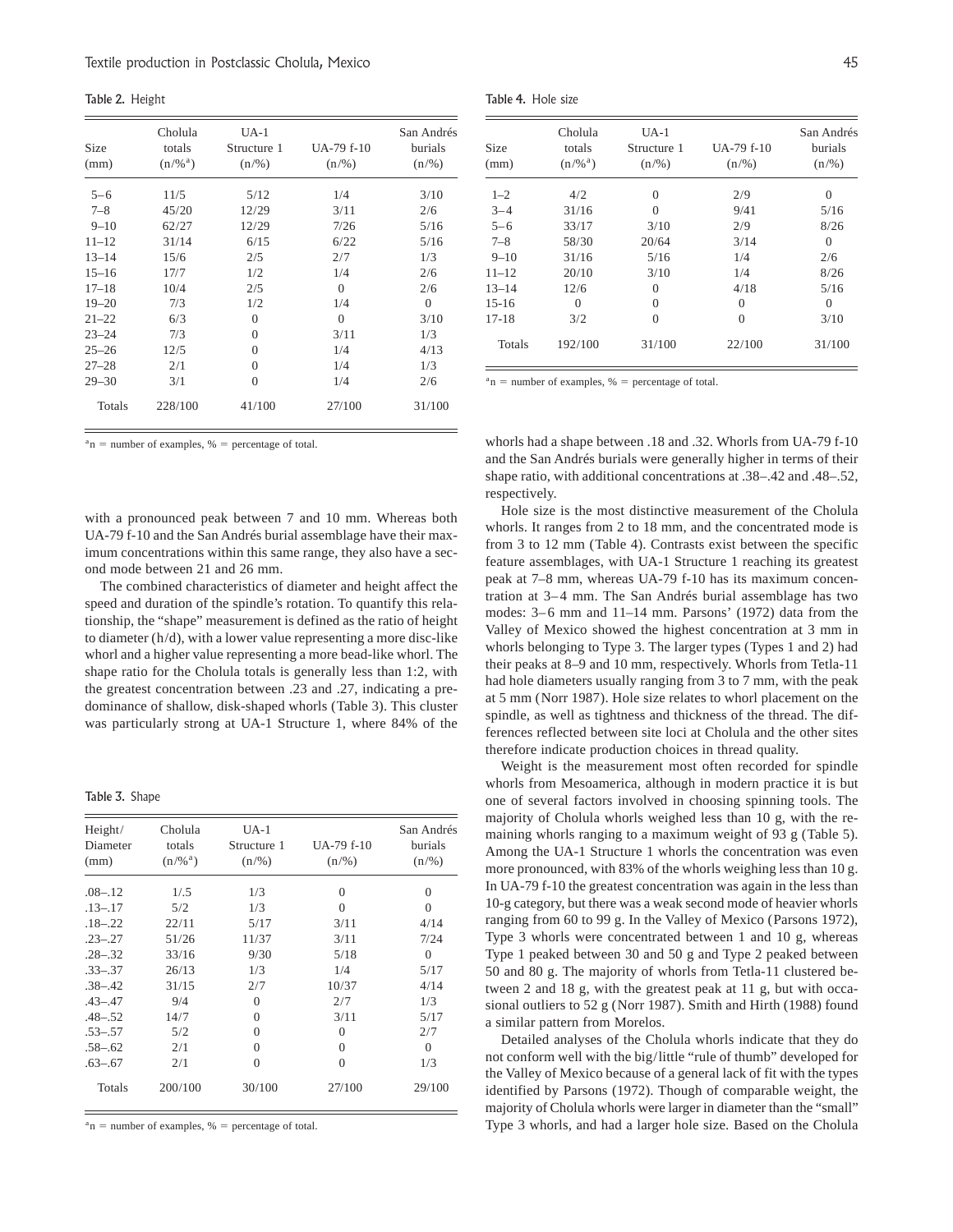Table 5. Weight

| Weight<br>(g) | Cholula<br>totals<br>$(n/\%$ <sup>a</sup> ) | UA-1<br>Structure 1<br>$(n/\%)$ | UA-79 f-10<br>$(n/\%)$ | San Andrés<br>Burials <sup>b</sup><br>$(n/\%)$ |
|---------------|---------------------------------------------|---------------------------------|------------------------|------------------------------------------------|
| $-1-9$        | 70/62                                       | 15/83                           | 12/54                  | 5/54                                           |
| $10 - 19$     | 15/13                                       | 1/6                             | 3/14                   | $\Omega$                                       |
| $20 - 29$     | 4/4                                         | $\Omega$                        | 1/4                    | $\Omega$                                       |
| $30 - 39$     | 4/4                                         | 1/6                             | $\Omega$               | $\Omega$                                       |
| $40 - 49$     | 5/4                                         | $\Omega$                        | $\Omega$               | $\Omega$                                       |
| $50 - 59$     | 4/4                                         | 1/6                             | $\Omega$               | 1/9                                            |
| $60 - 69$     | 2/2                                         | $\Omega$                        | 1/4                    | $\Omega$                                       |
| $70 - 79$     | 2/2                                         | $\theta$                        | 1/4                    | 1/9                                            |
| $80 - 89$     | 4/4                                         | $\Omega$                        | 2/9                    | 4/36                                           |
| $90 - 99$     | 2/2                                         | $\Omega$                        | 2/9                    | $\Omega$                                       |
| Totals        | 112/100                                     | 18/100                          | 22/100                 | 12/100                                         |

 $a_n$  = number of examples, % = percentage of total.

<sup>b</sup>Some whorls from the San Andrés burial were not available at the time of analysis.

assemblage, hand-spinning tools require a more complex model to account for the observed variations. For example, whereas Parsons (1972) defines the small Type 3 whorls as "cotton" whorls, no consideration is given to the quality of the thread produced. To incorporate thread quality as a factor, Brumfiel (1996) has recently suggested that the use of slightly lighter whorls indicates the production of a "finer" thread during the Late Postclassic Aztec III period (A.D. 1350–1520).<sup>2</sup>

Contemporary spinners in the United States recommend a "walnut-sized" spindle whorl weighing about 37 g for dropspinning cotton (Linder and Linder 1977). Mixtec spinners from Jamiltepec, Oaxaca use clay whorls that average 24 mm in diameter, 25 mm in height, 7 mm in hole size, and 12 g in weight for support-spinning brown and white cotton. A slightly heavier (15 g) and taller (31 mm) whorl is used to ply two threads of cotton. The shape ratio for both of these whorl types exceeds 1:1, about four times the typical Cholula ratio, suggesting that the thread produced has a tighter twist. These data suggest a wide range of shapes

<sup>2</sup> Brumfiel (1996) examined spindle whorls from Morelos and the Valley of Mexico in search of evidence for resistance among textile producers against tribute demands of the Aztec Triple Alliance. She found a slight decrease in spindle-whorl weight and diameter between the Middle and Late Postclassic periods, corresponding to the rise of the Aztec state. This she used to infer the production of "finer" (from the perspective of thinner) thread, and she extended this to imply finer quality *cloth* and therefore rejected the idea of resistance. The ultra-light-weight whorls she used in the analysis are about half the weight of whorls used to spin cotton in Jamiltepec, Oaxaca, indicating that they would have produced a significantly thinner thread, perhaps corresponding to the "gauze" described by Colonial sources. In contrast, we suggest that the production of finer/ thinner thread requires less raw fiber, and although its production would be more labor intensive the minimization of expended raw material would evade tribute demands. Furthermore, a more effective form of resistance would be the production of loosely woven textiles (i.e., with relatively fewer threads in the weft), and this is, in fact, reflected in the ethnohistorical record when Spanish auditors demanded more tightly woven cloth (Riley 1973:43, 47, cited in Brumfiel 1996:454). Counting the number of threads per inch is still one way of assessing quality in Mexican textiles. By skimping on the amount of fiber, and then producing loosely woven capes, the spinners were indeed cheating the tax collectors.

and sizes for whorls used to spin the same material (i.e., cotton) with the changing variable being the intended quality of the finished product. In addition to cotton, however, other fiber materials were available to pre-Columbian spinners, including a variety of maguey species, yucca/palma, *chichicaztli* nettles, rabbit fur, feathers, and even gold (García Valencia 1975; McCafferty and Mc-Cafferty 1999).

We have defined 10 types (plus additional subtypes) based on the multi-dimensional criteria discussed above (Table 6) to accommodate the variation in Cholula whorls. Four types (B, D, E, and J) occur in frequencies greater than 10% among the Cholula totals, with Type D as the most abundant (31%; Table 7). The UA-79 f-10 assemblage most closely approximates this normative distribution because it has all four of these types in significant amounts  $(<10%$ ). The San Andrés burial assemblage has significant concentrations of two of these types, with Type J as the most abundant (35%), but it only had a single example of Type D. UA-1 Structure 1 has a large concentration of Type D whorls (67%), but relatively few of the other major types and none of the Type J whorls. These data indicate differences between specific assemblages within Postclassic Cholula that suggest functional distinctions in spinning technology. The UA-79 f-10 and the San Andrés burials' whorl assemblages both date to the Late Cholollan phase and were more similar to one another than to the UA-1 Structure 1 assemblage. There were, however, significant differences between the two collections, probably indicating distinct specializations in thread production.

Types B and E would both be considered "small" whorls in the Valley of Mexico and Morelos. They differ in diameter and height, with Type E being slightly larger that Type B. Both would produce a thin, tightly twisted thread using a short staple fiber such as cotton or rabbit hair. Type J whorls are the largest in the Cholula assemblage and were probably used for drop-spinning maguey and other fibers to produce a thick thread, perhaps for cordage.

Table 6. Cholula whorl types

| Type           | Diameter<br>(mm) | Height<br>(mm) | Shape <sup>a</sup><br>(mm) | Hole Size<br>(mm) | Weight<br>(g) |
|----------------|------------------|----------------|----------------------------|-------------------|---------------|
| A              | $29 - 36$        | $4 - 7$        | $.17 - .19$                | $6 - 8$           | $5 - 7$       |
| B1             | $21 - 28$        | $7 - 11$       | $.28 - .43$                | $4 - 6$           | $4 - 7$       |
| B <sub>2</sub> | $22 - 29$        | $7 - 12$       | $.29 - .48$                | $4 - 6$           | $4 - 8$       |
| B <sub>3</sub> | $28 - 29$        | $8 - 11$       | $.32 - .43$                | $7 - 8$           | $6 - 8$       |
| $\mathsf{C}$   | $23 - 25$        | $12 - 17$      | $.50 - .87$                | $2 - 4$           | $5 - 10$      |
| D <sub>1</sub> | $30 - 37$        | $8 - 11$       | $.21 - .33$                | $7 - 9$           | $8 - 11$      |
| D <sub>2</sub> | $30 - 35$        | $7 - 11$       | $.24 - .33$                | $4 - 6$           | $7 - 10$      |
| D <sub>3</sub> | $39 - 53$        | $8 - 11$       | $.16 - .28$                | $6 - 9$           | $10 - 13$     |
| E1             | $28 - 31$        | $10 - 14$      | $.33 - .40$                | $4 - 5$           | $5 - 8$       |
| E2             | $28 - 32$        | $10 - 13$      | $.32 - .43$                | $3 - 6$           | $5 - 10$      |
| E3             | $28 - 34$        | $11 - 13$      | $.30 - .46$                | $7 - 8$           | $5 - 9$       |
| F1             | $30 - 35$        | $10 - 16$      | $.35 - .47$                | $4 - 6$           | $10 - 15$     |
| F <sub>2</sub> | $32 - 43$        | $10 - 14$      | $.32 - .43$                | $7 - 9$           | $10 - 14$     |
| G              | $40 - 55$        | $12 - 22$      | $.24 - .49$                | $8 - 11$          | $20 - 40$     |
| Н              | $42 - 60$        | $8 - 10$       | $.13 - .19$                | $7 - 9$           | $20 - 36$     |
| I              | $57 - 72$        | $12 - 20$      | $.19 - .33$                | $10 - 14$         | $50 - 69$     |
| J <sub>1</sub> | $48 - 56$        | $19 - 22$      | $.35 - .48$                | $9 - 12$          | $40 - 59$     |
| J2             | $52 - 57$        | $22 - 26$      | $.37 - .45$                | $11 - 13$         | $60 - 79$     |
| J3             | $58 - 64$        | $24 - 28$      | $.32 - .52$                | $11 - 12$         | $80 - 106$    |

a Shape is defined as the ratio of height to diameter.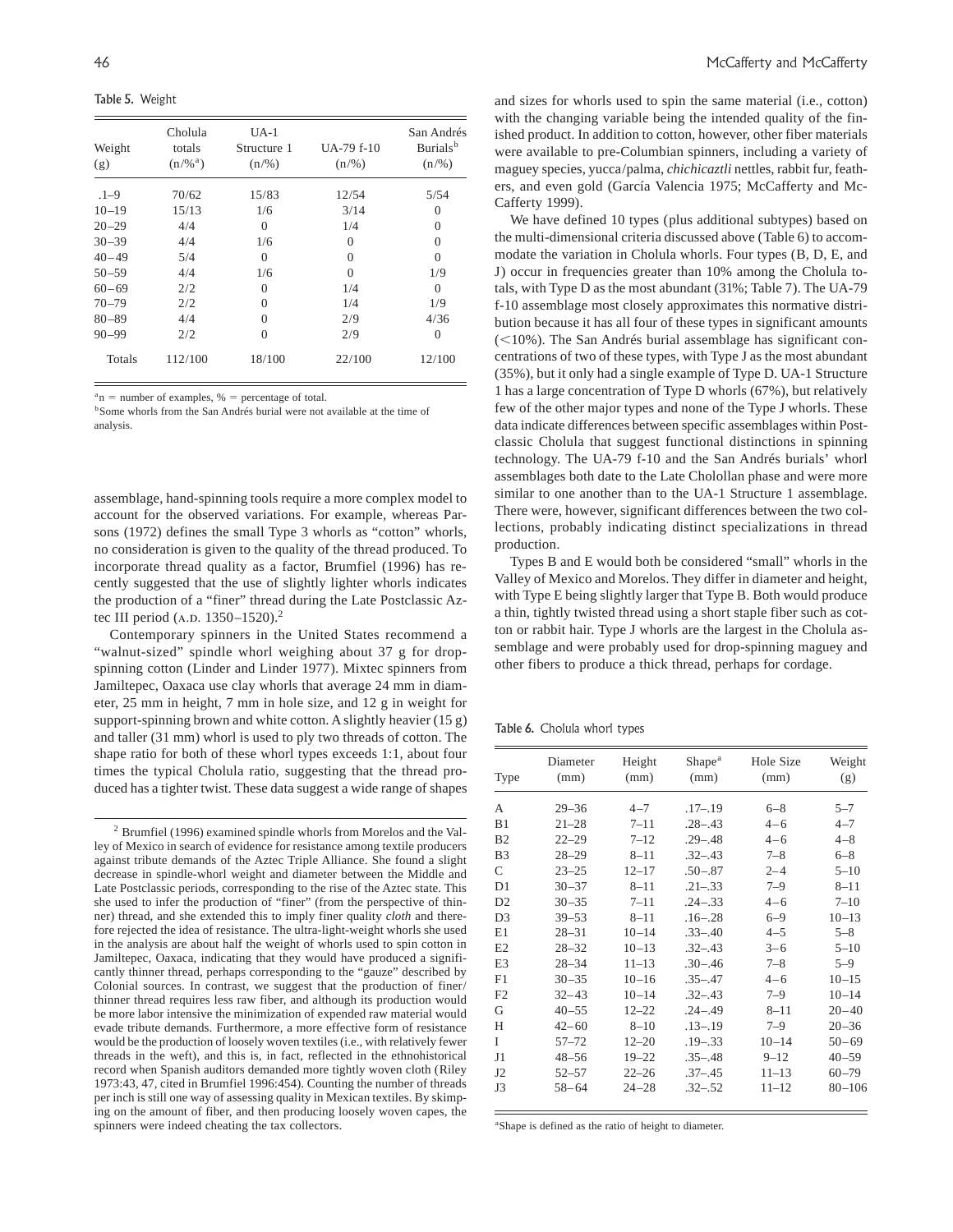Table 7. Type<sup>a</sup>

| Type           | Cholula<br>totals<br>$(n/\%)$ | $UA-1$<br>Structure 1<br>$(n/\%)$ | UA-79 f-10<br>$(n/\%)$ | San Andrés<br>burials<br>$(n/\%)$ |
|----------------|-------------------------------|-----------------------------------|------------------------|-----------------------------------|
| А              | 6/3                           | 3/12                              | 1/4                    | 1/3                               |
| B              | 30/17                         | 2/8                               | 4/17                   | 8/26                              |
| B1             | (5/17)                        | $\overline{0}$                    | (2/50)                 | $\overline{0}$                    |
| B <sub>2</sub> | (20/67)                       | $\theta$                          | (2/50)                 | (8/100)                           |
| B <sub>3</sub> | (5/17)                        | (2/100)                           | $\theta$               | $\overline{0}$                    |
| $\mathsf{C}$   | 4/2                           | $\overline{0}$                    | $\theta$               | 1/3                               |
| D              | 55/31                         | 16/67                             | 3/13                   | 1/3                               |
| D <sub>1</sub> | (41/75)                       | (15/94)                           | (1/33)                 | $\Omega$                          |
| D2             | (11/20)                       | $\theta$                          | (2/67)                 | (1/100)                           |
| D <sub>3</sub> | (3/5)                         | (1/6)                             | $\overline{0}$         | $\overline{0}$                    |
| E              | 23/13                         | 1/4                               | 7/30                   | 2/6                               |
| E1             | (12/52)                       | $\overline{0}$                    | (5/71)                 | (2/100)                           |
| E2             | (6/26)                        | (1/100)                           | (2/29)                 | $\overline{0}$                    |
| E <sub>3</sub> | (5/22)                        | $\overline{0}$                    | $\Omega$               | $\overline{0}$                    |
| F              | 3/2                           | $\theta$                          | 1/4                    | $\theta$                          |
| F1             | (2/67)                        | $\Omega$                          | (1/100)                | $\theta$                          |
| F <sub>2</sub> | (1/33)                        | $\theta$                          | $\Omega$               | $\theta$                          |
| G              | 14/8                          | 1/4                               | 1/4                    | 1/3                               |
| H              | 5/3                           | $\Omega$                          | $\theta$               | $\overline{0}$                    |
| I              | 12/7                          | 1/4                               | $\overline{0}$         | 6/19                              |
| J              | $27/15^{b}$                   | $\Omega$                          | 6/26                   | 11/35                             |
| J1             | (6/22)                        | $\Omega$                          | $\theta$               | (1/9)                             |
| J2             | (5/19)                        | $\theta$                          | $\overline{0}$         | (1/9)                             |
| J3             | (8/30)                        | $\mathbf{0}$                      | (2/33)                 | (2/18)                            |
| Totals         | 179/100                       | 24/100                            | 23/100                 | 31/100                            |

a Numbers in parentheses represent quantity (n) of subtype present and the percentage (%) within the type.

bSome whorls for which no weight could be determined were classifiable as Type J but could not be divided into subtype.

The Type D whorls recovered at Cholula are shallow, disc-like whorls, similar in weight to the cotton whorls used in the Valley of Mexico and western Morelos, but with greater whorl diameters and a relatively large hole size. Sahagún (1950–1982:8:49), describing the equipment of women, listed "the shallow spindle whorl when they spun with feathers," and also a basket and earthen bowl for storing feathers during spinning.<sup>3</sup> A feather seller was a woman who "spins feathers—spins them into an even thread, trims them. She spins them loosely, she spins them firmly; she uses the spindle, turns them loosely about the spindle, turns them firmly about the spindle" (Sahagún 1950–1982:10:92).

Feathers were available from exotic, imported birds, but also from ducks, geese, and turkeys (Sahagún 1950–1982:9:89–90). Because the UA-1 site is located near the shore of Cholula's marshy lake, it is likely that waterfowl were an abundant resource, providing meat as well as feathers for spinning. More than 400 spherical clay balls were discovered at UA-1, each measuring about 1.5 cm in diameter, and these "fowl balls" may have been used as

blowgun projectiles for hunting small animals or birds<sup>4</sup> (see Mc-Cafferty 1992a:552–555; Sahagún 1950–1982:8:30).

Based on this discussion, we suggest that feathers collected from the local marshes were spun using the Type D whorls to produce a feather thread for specialized textile production involving bright colors as well as plush texture. A shallow whorl would produce a slow, controlled rotation that would be well suited for the creation of a thick, loosely twisted thread. Subtypes D1 and D2 are distinguished on the basis of hole size, allowing the spinner to "turn them loosely . . . turn them firmly about the spindle" (Sahagún 1950–1982:10:92).

### CHARACTERISTICS OF DESIGN AND USE

Spindle whorls provide additional information on spinning practices based on stylistic embellishment, manufacturing technique, use-wear, and spatial distribution. By considering these additional characteristics, whorl data offer important insights into religious significance of spinning, as well as practical qualities of fiber production.

Cholula spindle whorls were often decorated, either with moldimpressed motifs or post-firing incision. Occasionally, moldimpressed whorls were further elaborated with the application of bitumen paint. Design motifs found at UA-1 feature a variety of geometric motifs, including hatched semi-circles that form a star pattern (Figure 6a–b). Other motifs include zoomorphic and complex geometric patterns (Figure 6c–f).<sup>5</sup> In contrast, at UA-79 the predominant motif is floral, particularly in patterns resembling marigold flowers (Figure 7). Since there is a temporal difference of about 400 years between the two site loci, these diachronic differences in whorl iconography may relate to social and/or religious changes during the Postclassic period (discussed in greater detail in McCafferty and McCafferty 1999).

The use of bitumen coating on spindle whorls has often been noted in Mesoamerica. Since bitumen, or *chapopote*, originates on the Gulf Coast, it has been suggested that whorls with this coating indicate exchange with the coast (Parsons 1972:57). The whorl assemblage from UA-1, however, provides evidence for the local application of bitumen. One group of five whorls had an identical mold-impressed pattern, probably made from a single mold at or near the Structure 1 compound. The pattern and dimensions of a whorl mold found in Structure 1, Room 2, matched those of the whorls.<sup>6</sup> The five whorls showed differential use of bitumen: three members of the group had bitumen coating but two others did not. In this case, at least, the bitumen was probably applied locally, although the use of bitumen may imply cultural affiliation with the Gulf Coast.

<sup>&</sup>lt;sup>3</sup> Thread made of blended cotton and feather down has been identified in an archaeological context from the Upper Ruin, Tonto National Monument (Teague 1996).

<sup>4</sup> The identification of clay balls as blowgun projectiles contrasts with the more common identification of similar objects as playing pieces for *patolli* or as marbles (McCafferty 1992a:552–555). Clay balls occurred as grave offerings at the Cholula ceremonial center, often with children (López Alonso et al. 1976:Appendix 2). At UA-1 they were most common in non-structural areas, especially in association with compound walls, perhaps where they were used in target practice or for hunting lizards.<br><sup>5</sup> In an interesting article, Dorothy McMeekin (1992) identified whorl

patterns as depictions of the floral and fruit structure of specific plants, including tomato, pepper, squash, and cotton. Several examples from Cholula may correspond to this association. <sup>6</sup> The identification is based on a sketch and measurements on the Ob-

ject Card in the UDLA Archaeology Lab archive. The whorl mold could not be located at the time of our study, so it was impossible to verify this association.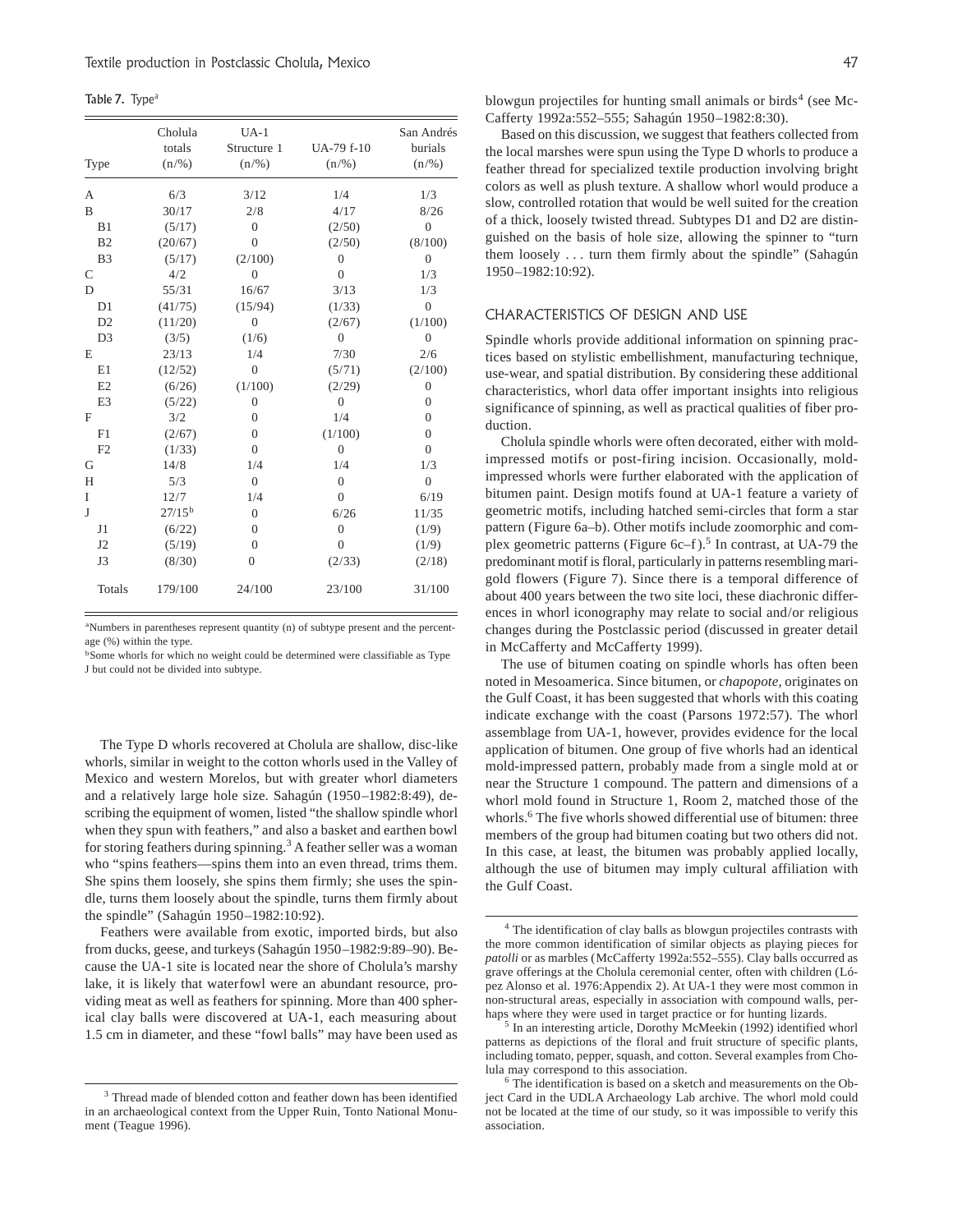

Figure 6. UA-1 spindle whorls with hatched-crescent motif (a–b). Zoomorphic and geometric motifs on UA-1 spindle whorls (c–f). Drawing by Sharisse McCafferty.

A second stylistic distinction was in the frequency of whorls with bitumen paint. At UA-1, 11% of the whorls possessed remnants of bitumen. These were exclusively small whorls (Types B, D, and E) and generally had mold-impressed decoration, often with the bitumen partially obscuring the pattern. Stratigraphically, bitumen-covered whorls were more common in the lower levels  $(14\%)$  as opposed to only 8% in levels I and II  $(0-50 \text{ cm})$ . The possibility that the popularity of bitumen-covered whorls de-



Figure 7. Floral motifs on UA-79 spindle whorls. Drawing by Sharisse McCafferty.

creased in the Late Cholollan period  $(A.D. 1400-1520)$  is supported by the relative scarcity of bitumen from UA-79 (2%) and the San Andrés burial (6%). This may indicate a decrease in Gulf Coast interaction corresponding to shifting ethnic patterns relating to the arrival of the Tolteca-Chichimeca in the Early Cholollan period.

A qualitative difference also existed between the UA-1 and UA-79 whorls. The UA-1 whorls were generally mold-made, with care given to detail and design motifs. In contrast, the UA-79 whorls were often poorly formed with uneven impressions. Many examples were hand-sculpted and decorated with irregular patterns. The quality of spindle whorls would not necessarily affect their functional utility. The apparent decline in whorl quality from the Early to Late Postclassic periods may indicate a weakening in the symbolic significance of whorls.

Wear patterns on whorls can be used to infer spinning techniques. For example, six whorls from UA-1 and four from UA-79 feature a wear-pattern inside the center hole and on the exterior edge and across the radius of the whorl. This probably indicates whorls used for drop spinning, with the whorl in a low position. In this method the starter thread is pulled through the center hole and tied with a half-hitch. Whorls with this wear pattern were of Type J, probably used for drop-spinning maguey to produce a thick thread for cordage.

Whorls used in supported spinning often show wear patterns around the edge where the rotating whorl came into contact with the vessel wall of the spinning bowl. Some bowls from UA-1 display wear patterns on interior walls that may relate to their use as spinning bowls, and they have distinctive pitting on the interior base that may be the result of the spindle's "drilling" motion.

The spatial distribution of whorls from UA-1 provides insight into use and discard areas (Figure 8). Because large whorls were more likely used for drop-spinning and small whorls were best suited for supported-spinning, the UA-1 whorls were differentiated on the basis of diameter, with whorls having a diameter of less than 4 cm considered as "small" (s) and those with a diameter greater than 4 cm considered as "large" (S). A further distinction was made between the upper two levels (0–50 cm) that were interpreted as post-abandonment plow zone, and Levels 3 and below which were considered primary depositional contexts relating to the occupation of Structure 1 (McCafferty 1992a). The relative frequencies of small and large whorls varied between the two contexts, with large whorls occurring more frequently in the upper levels. Whorls in the upper levels were distributed fairly evenly across the site, with only weak clustering apparent. In contrast, whorl distribution in the primary contexts shows strong clustering in the Trash Midden and in Well 1, with almost all other whorls found in contact with the structure floor. In the upper levels large whorls were randomly distributed, whereas in the occupational context large whorls were primarily found in the midden and well, while small whorls were also found on the floor.

These patterns indicate that whorl distribution varied based on context, with larger whorls used in drop-spinning more likely to enter the archaeological record in mixed contexts, as they were more often used in open areas outside of the household compound. Small whorls, used in supported spinning, were most often used within the household compound. The whorls recovered from the floor contact level may relate to areas where spinning took place at the time that Structure 1 was abandoned.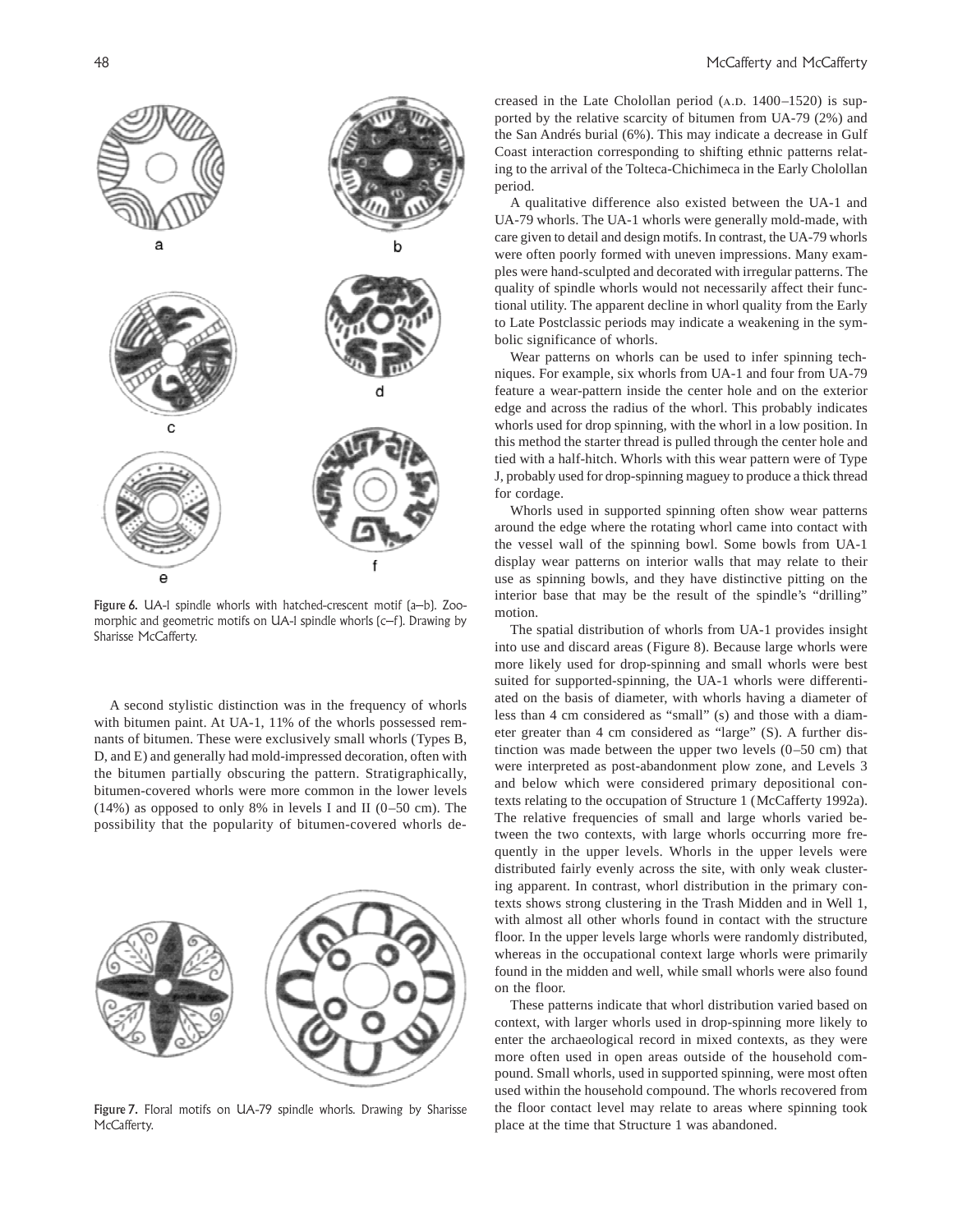

Figure 8. Spatial distribution of UA-1 Structure 1 spindle whorls.  $s =$  small whorls (<4 cm in diameter),  $S =$  large whorls (>4 cm in diameter),  $M =$  spindle whorl mold,  $B =$  bone weaving tool. Drawing by Sharisse McCafferty.

## CULTURAL CONTEXT OF SPINNING AND WEAVING

In addition to functional aspects of spinning and weaving, spindle whorls provide other information on the cultural context of textile production, including issues of gender-based division of labor and the organization of textile production. Ethnohistorical sources establish a strong correlation between spinning and weaving activities and female gender identity (Brumfiel 1991; McCafferty and McCafferty 1991). Spinning and weaving tools are often depicted in Mesoamerican pictorial manuscripts as accoutrements of the earth/fertility goddess complex (e.g., Cihuacoatl, Tlazolteotl, Xochiquetzal, among others). They are depicted carrying spindles and weaving battens, or with spindles as part of their headdresses (Figure 9). The goddess complex was closely associated with spinning and weaving as stereotypical female activities relating to domestic production and, metaphorically, sexual reproduction (Sullivan 1982). Spindles, whorls, and weaving battens were among the implements given to a baby girl at her bathing ceremony as symbols of female gender identity (Sahagún 1950–1982:6:201). Sahagún (1950–1982:6:96, cited in Sullivan 1982:13) recorded the admonition given to girls to "pay heed to, apply yourself to, the work of women, to the spindle, the batten."

The gender stereotype of spinning and weaving as female tasks is explicit for Aztec society, but evidence from other parts of Postclassic Mesoamerica is less compelling and the extension of this cultural standard to other ethnic groups is more tenuous. Spinning and weaving equipment has been found in mortuary contexts from Postclassic Oaxaca, where spindle whorls, battens, picks, and spinning bowls are associated with women affiliated with the earth/ fertility complex (Hamann 1997; McCafferty and McCafferty 1994). Spinning implements are clearly gender specific in the Mixtec- and *Borgia*-group codices (McCafferty and McCafferty 1991), some of which may have been painted in or around Cholula



Figure 9. Aztec goddess Tlazolteotl with spindle whorls in headdress (after *Codex Borgia* 1993).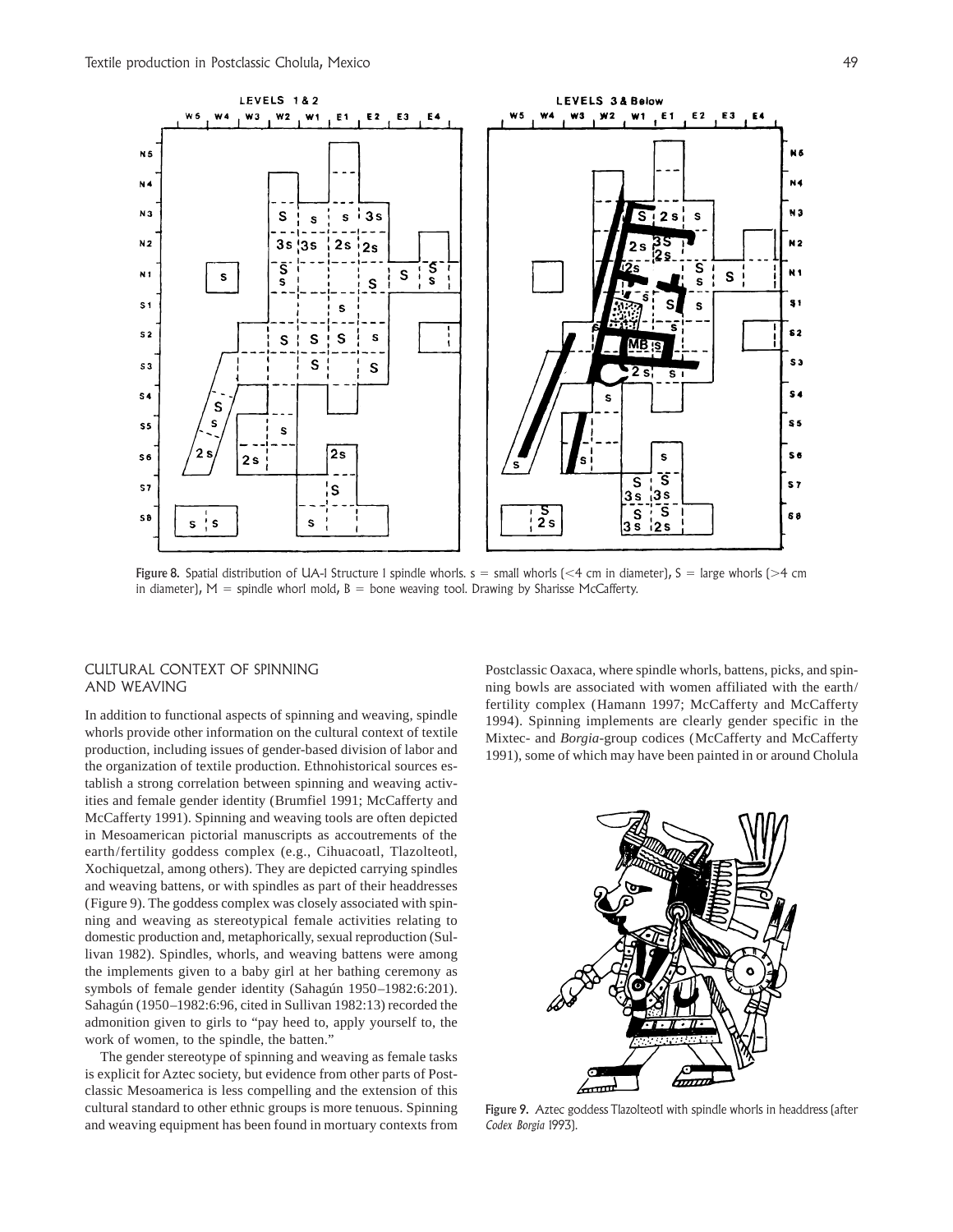(Nicholson 1966, 1994; Nowotny 1961). Landa (1978:55) mentioned spinning as a female task among the Maya, and spindle whorls are depicted in the hair of goddesses in the Postclassic *Codex Dresden* (1988:9; also Hendon 1997; Joyce 1993).

Torquemada (1975–1983:1:387) noted that the women of Cholula were involved in the "female task of spinning and weaving" (authors' translation; but see Bonfil Batalla 1973:75). Spindle whorl data from Cholula, however, is ambiguous for interpreting a relationship between female gender identity and textile production. An elite burial found within the Altar of the Carved Skulls (Noguera 1937), on the northeast platform of the Great Pyramid, included a woman buried with a bitumen-covered spindle whorl, two needles, a flat incised bone (possibly a batten), a copper filigree pin, and several vessels. Of the more than 500 other burials from the ceremonial center surrounding the Great Pyramid (López Alonso et al. 1976), however, only 9 included spindle whorls. Whorls were buried with both females and males (4 females, 3 males, and 2 unidentified). The most complete "sewing kit" included a whorl, two needles, and a bone punch, associated with an adult female (Individual 428). Whorls were also associated with both males and females at the mass burial found in San Andrés Cholula (McCafferty 1992b; Suárez Cruz 1989). Because the majority of these individuals seem to have been buried to accompany the principal male into the afterlife, however, their status as slaves or retainers may have excluded them from stereotypical gender roles. Nevertheless, the inclusion of whorls with both males and females suggests that the division of labor may not have been as strictly observed in practice as it was in the documentary accounts.

The UA-1 excavations provide a rich sample of spindle whorl data that can be used to infer the role of spinning and weaving activities in the domestic compound. The high number of whorls indicates that spinning may have been an important activity in the compound, either for meeting tribute demands, ritual gift-giving, or for market exchange. Many of the whorls found at UA-1 were unbroken, yet were recovered from the large trash midden south of Structure 1. Complete whorls were also common in the UA-79 f-10 midden. One possible explanation for why whole whorls were discarded is that they may have been swept up with other domestic trash, but these contexts exhibit suspiciously high numbers of "accidental discards." A second possibility relates to the practice, implied in the Florentine Codex (Sahagún 1950–1982:2:138), of burning a woman's spinning and weaving tools at the time of her death so that they would be available to her in the afterlife. Alternatively, these whorls may not represent a spinning industry at all, but rather areas where weavers consumed surplus thread. Thus spindles full of prepared thread, including whorls, may have been brought into the compound for direct use as bobbins in textile production, with the exhausted spindles and whorls discarded at the end of the process (for spindles used as bobbins in contemporary Guatemala, see Sperlich and Sperlich 1980:33).

Does the UA-1 household compound indicate a level of production greater than that needed for domestic consumption? Until more household assemblages have been excavated for comparison, the answer remains speculative, but UA-1 appears to have an unusually high number of whorls—25 from the floor contact of Structure 1 and an additional 17 from the associated trash midden. For comparison, Parsons and Parsons (1990:314–315) reported that their informants had 2 to 5 whorls each, with some handed down from mother to daughter. If this ratio can be extended into the pre-Columbian past, then it suggests that multiple spinners worked in the Structure 1 compound.

Polygyny was a common form of household organization in Postclassic Mexico, particularly among the nobility (Carrasco 1971b). Ethnohistorical sources (Herrera 1945:167; Motolinía 1951:202, 246) indicate that one of the incentives for maintaining polygynous households was the need for multiple textile producers to supply cloth for tribute and gifts. UA-1 Structure 1 is relatively small when compared to other Postclassic houses of central Mexico (Evans 1988; Norr 1987; Sisson 1973, 1974; Smith et al. 1989), so it is unlikely that it was a polygynous household despite the possibility of intensive spinning activity.

The San Andrés mass burial (Suárez Cruz 1989), featuring numerous individuals identified with spinning, may reflect a textile industry beyond the scale of domestic production, and it is possible that Structure 1 could have been a production locale for such an organization. Until more houses suitable for comparison have been excavated and analyzed, we can only infer that the UA-1 house contained a relatively high number of whorls, and was therefore intensively involved with at least some stage of textile production.

#### CONCLUSIONS

Pre-Columbian textile production as observed at Postclassic Cholula was a complex process that was intricately tied to economics, status, gender, religion, and social organization. Detailed analysis of spindle whorls from archaeological contexts in conjunction with ethnohistorical accounts of textile production and use present added dimensions and depth to the study of Mesoamerican cloth and clothing. Because of the abundant information from Cholula, it provides a model that will be useful for a wide range of comparisons.

The combination of ethnohistorical and archaeological data generates hypotheses and indicates ambiguities between the data sets (cf. Leone and Crosby 1987). In response to the questions raised by the ethnohistorical accounts of Cholula's textile production, for example, the large quantity of spindle whorls from Postclassic contexts suggests that Cholula was a center for fiber processing and/or consumption. Based on models derived from Colonial Aztec accounts (e.g., *Codex Mendoza*, 1992:3:Folios 58r–60r) and contemporary ethnographic practice, spinning and weaving generally occurred together within the household context. The presence of spindle whorls, therefore, indirectly implies the full range of textile production activities.

A second question raised by the ethnohistorical accounts related to the kinds of materials used in Cholula, with the specific comment that cotton garments were *not* produced (Rojas 1581:30, cited in Carrasco 1971:64). Size differences of the whorls from archaeological contexts at Cholula fall into three general modes: Types B and E that correspond to the small "cotton" whorls from the Valley of Mexico and Morelos; Type J that resembles the large "maguey" whorls from the Valley of Mexico and Tlaxcala; and a third mode (Type D) of very light, shallow whorls with a large center hole. It is suggested that these correspond to ethnohistorical descriptions of whorls used for spinning feathers (Sahagún 1950–1982:8:49). Type D whorls make up the largest group in the Cholula totals and are particularly abundant in the UA-1 Structure 1 assemblage, which may relate to a specialized production area due to the high number of whorls recovered and its proximity to the ancient lake where migratory birds could be hunted. The high frequency of ceramic "fowl balls" provides further evidence of such hunting activities.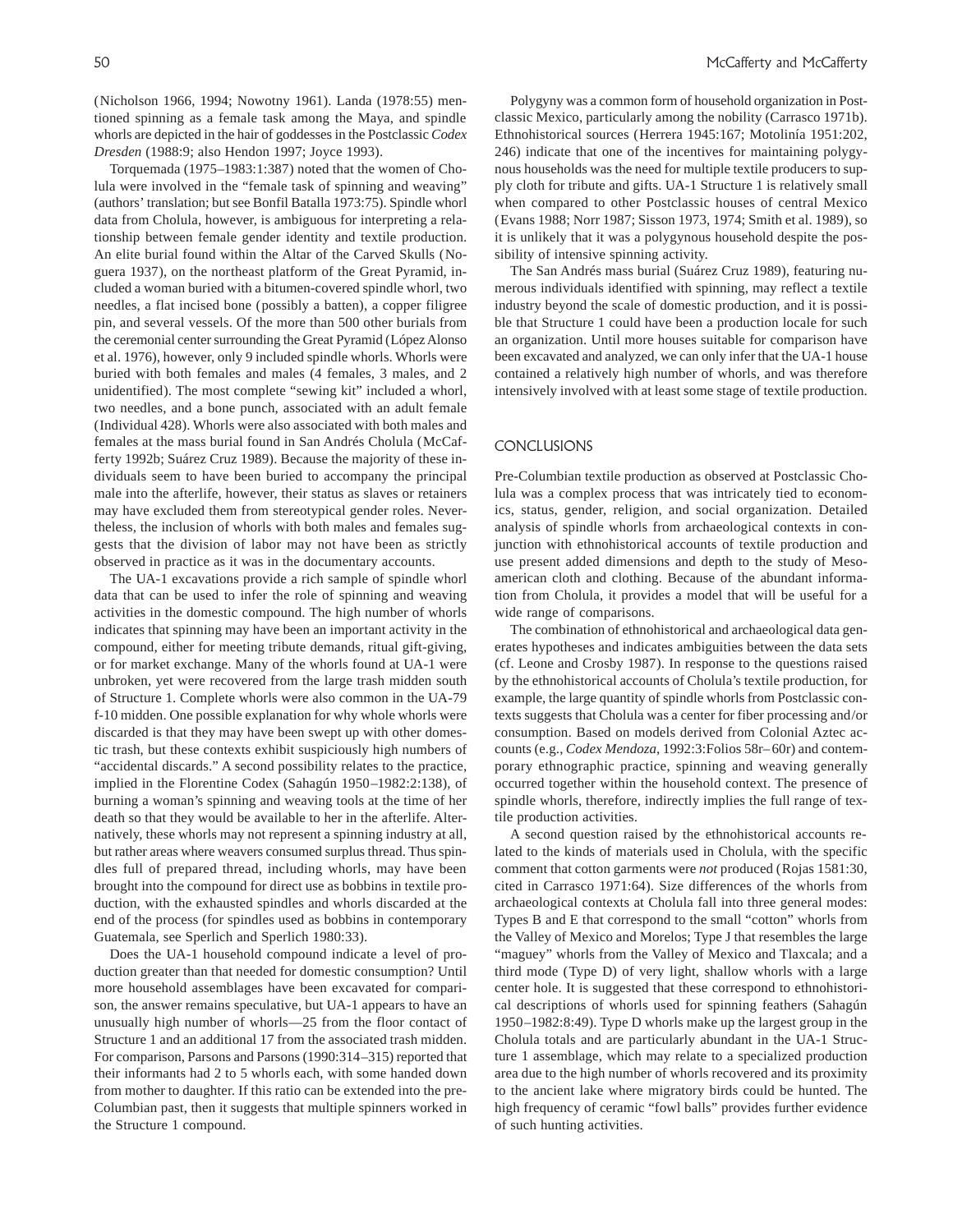The Cholula spindle whorls provide information on diachronic change both in whorl morphology and in the design elements encoded onto the whorls. These data are indicated through stratigraphic variation within the UA-1 site, supported by comparisons with Late Postclassic whorls from UA-79 and also the mass burial found in San Andrés Cholula (Suárez Cruz 1989). Whereas medium-size Type D whorls were the most common in Early Postclassic contexts at UA-1, larger whorls increased in frequency in later contexts. This may indicate a greater reliance on drop-spinning and use of maguey during later periods, perhaps as a result of Aztec market strategies.

A third question raised by the ethnohistorical sources relates to the stereotypical association of textile production as a female activity. Documentary sources from central Mexico, Oaxaca, and the Maya area represent women as textile producers. Burial contexts from Cholula, however, only partly support this association because some male skeletons were accompanied with spinning equipment. Because many of these males may have been sacrificed servants or slaves, there may be a status factor involved in the representation of gender identity whereby norms were less rigid for individuals from lower social classes. The one high status couple found in the Altar of the Carved Skulls did conform to

gender norms as reconstructed from ethnohistorical sources. More contextual information linking sexed individuals with burial offerings will be useful in further evaluating the relationship of gender identity to textile production at Cholula.

In conclusion, the detailed study of archaeological spindle whorls provides a wide range of information on the functional and social practices of textile production at Postclassic Cholula. As one of the stereotypical activities of women in pre-Columbian society, spinning and weaving provide important clues into gender relations in the past. Critical analysis of the presence of textile-related artifacts in burial contexts, for example, can offer insights into how these diagnostic activities may have functioned on a symbolic level within the society.

Archaeological evidence is necessarily grounded in permanent materials such as stone and ceramic. Textiles are rarely recovered from pre-Columbian contexts in Mesoamerica, and a wealth of information is consequently irretrievable (but see Anawalt 1981a). Analysis of spindle-whorl data and the integration of archaeological and ethnohistorical data can lead to a greater understanding of pre-Hispanic textile production, thus opening avenues to a more complete understanding of the past.

#### RESUMEN

Fuentes etnohistóricas describen los trajes pre-hispánicos de Cholula, tanto en las crónicas de los españoles como en los códices indígenas. Desafortunadamente, los textiles no conservan bien como evidencia arqueológica, hasta que casi no existen ejemplares verdaderos de estos vestimentos. En actualidad los arqueólogos dependen en la cultura material, especialmente los malacates, para interpretar la producción textil precolombino. En este artículo hablamos de la producción textil en Cholula basada en fuentes etnohistóricas y materiales arqueológicos, e incluimos las relaciones sociales de la producción.

En años recientes varios investigadores han estudiado los malacates de Mesoamérica para inferir materias de producción (Parsons 1972; Smith y Hirth 1988), cambios diacrónicos (García Cook y Merino Carrión 1974), y cambios sociales con énfasis en el papel femenil (Brumfiel 1991; McCafferty y McCafferty 1988, 1991). Utilizando malacates de la Cuenca de México, Parsons (1972) sugiere una división entre los de tamaño chico (para hilar algodón) y los grandes (para hilar *ixtle*, la fibra del maguey). En nuestra discusión sugerimos que los malacates de Cholula necesiten un modelo más diverso para incluir un rango más extensivo de materias, como plumas, pelo de conejo, *chichicaztli* (mala mujer), y palma, entre otras.

Investigamos tres problemas en el estudio: (1) la intensidad de producción en Cholula del postclásico; (2) la utilización de materias, incluyendo algodón, ixtle, y otras (especialmente plumas); (3) el desarrollo social de producción, especialmente con respecto a género.

Los malacates de Cholula son discos perforados de barro. Pueden ser medidos por varias maneras: diámetro, altura, peso, y diámetro de perforación (Cuadras 1–5). Muchas veces tienen decoración de molde o incisión, y varios tienen pintura negra de *chapopote*. Todos que hemos encontrado provienen del postclásico, indicando que antes la gente usaba malacates impermanentes, posiblemente de madera o barro secado por el sol.

Los malacates usados en nuestro estudio provienen de excavaciones domésticas, como UA-1 y UA-79 de los terrenos de la Universidad de las Américas, y un entierro múltiple en San Andrés Cholula. El corpus consiste en 237 malacates de contextos excavados, entre las concentraciones más abundantes de Mesoamérica. Así podemos apoyar las fuentes etnohistóricas que Cholula sí era centro de producción textil.

Para inferir la utilización de materias, dividimos los malacates en 10 tipos, más subtipos, definidos en Cuadra 6. Cuatro de los tipos ocurren

como más de 10% del total (Cuadra 7): Tipos B, D, E, y J. Tipos B y E corresponden a tamaños asociados con malacates para algodón en el Valle de México, y Tipo J corresponde a los malacates grandes para hilar maguey. El tipo más abundante, Tipo D (31%) es ligero como los para algodón, pero más ancho de diámetro y con una perforación más grande que Tipos B y E. El Tipo D producirá un hilo grueso, y sin mucha torción. Según Sahagún (1950–1982:8:49), éste correspondería a los malacates "llanos" que se usaban para hilar plumas. Con base en los datos de malacates, entonces los Cholultecas del postclásico hilaban algodón, *ixtle* y plumas, y posiblemente otras materias todavía no identificadas.

Para interpretar dimensiones sociales de la producción textil de Cholula, consideramos restos incluidos con entierros de Cholula. Las fuentes etnohistóricas claramente relatan los procesos de hilar y tejer como obras de mujeres (McCafferty y McCafferty 1991); en contraste, entierros de mujeres y hombres incluyen malacates como ofrendas. Por seguro es más común con mujeres, y los hombres enterrados en San Andrés Cholula pueden haber sido esclavos o sirvientes, y entonces no están tan desarrollados por modelos de género. Pero la evidencia que tenemos de los entierros implica que las representaciones de género que hacemos de las fuentes no corresponden completamente a la "práctica" que podemos ver en la arqueología.

Otros rasgos de la producción textil incluyen técnicas de hilar, especialmente la diferenciación entre el hilado por tirar ("drop-spinning") y el hilado de soporte, que interpretamos basada en los restos de uso (como marcas abrasivas en el acabado) y la distribución de los malacates en sus contextos de deposición.

Por fin, consideramos evidencias decorativas en los malacates, con cambios diacrónicos en patrones entre el postclásico temprano y el postclásico tardío. Otro cambio se relaciona con el uso de *chapopote* para pintar los malacates–este rasgo es más común en el postclásico temprano, y puede indicar interacciones culturales con la Costa del Golfo.

En conclusión, los malacates de Cholula indican un rango de información acerca de la producción textil y su desarrollo social. Aunque casi no existen textiles pre-hispánicos de Mesoamérica, el análisis de los malacates, especialmente cuando se relaciona con datos etnohistóricos, produce interpretaciones importantes sobre la cultura material de México antiguo.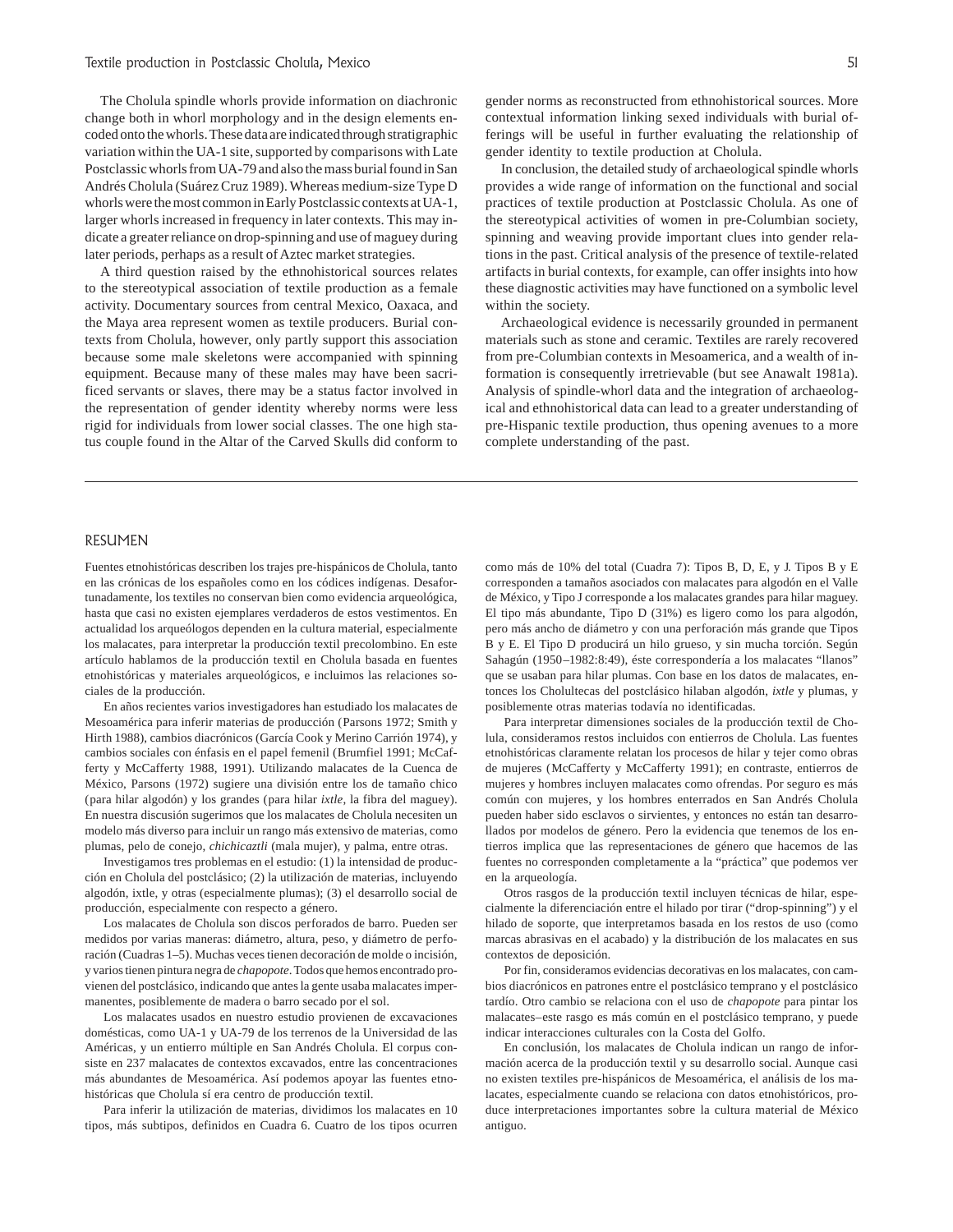#### ACKNOWLEDGMENTS

Earlier drafts of this paper were presented at the International Congress of Anthropological and Ethnological Sciences (Mexico City, 1993) and the American Anthropological Association (Washington, DC, 1993). Support for this research was provided in part through a Mellon Post-Doctoral Fellowship in the Department of History of Art and Architecture, Brown University. Access to spindle-whorl collections at the Universidad de las Américas was permitted by the Department of Anthropology, and was facilitated by Zee Green, Lab Director. We are grateful for discussions and

#### REFERENCES

Anawalt, Patricia Rieff

- 1981a *Indian Clothing Before Cortes: Mesoamerican Costumes from the Codices.* University of Oklahoma Press, Norman.
- 1981b Costume Analysis and the Provenience of the Borgia Group Codices. *American Antiquity* 46(4):837–852.
- 1990 The Emperor's Cloak: Aztec Pomp, Toltec Circumstances. *American Antiquity* 55:291–307.
- 1998 Knotted and Netted Capes: Colonial Interpretations vs. Indigenous Primary Data. *Ancient Mesoamerica* 7:187–200.
- Bandelier, Adolph E.
	- 1976 [1884] *Report of an Archaeological Tour in Mexico, in 1881*. AMS Press, New York.
- Barrientos, Catalina
- 1980 *Análisis de la cerámica del Elemento 10 de UA-79*. Unpublished Licenciatura thesis, Universidad de las Américas, Santa Catarina Martír, Puebla, Mexico.
- Berdan, Frances F.
- 1987 Cotton in Aztec Mexico: Production, Distribution and Uses. *Mexican Studies/Estudios Mexicanos* 3(2):235–262.
- Berdan, Frances F., and Patricia R. Anawalt (editors)
- 1992 *The Codex Mendoza*. 4 vols. University of California Press, Berkeley.
- Bonfil Batalla, Guillermo
	- 1973 *Cholula: La Ciudad Sagrada en la Era Industrial*. Instituto de Investigaciones Historicas, Universidad Nacional Autonoma de México, Mexico City.
- Bruhns, Karen O.
- 1988 "Yesterday the Queen Wore . . .": An Analysis of Women and Costume in Public Art of the Late Classic Maya. In *The Role of Gender in Pre-Columbian Art and Architecture*, edited by Virginia E. Miller, pp. 105–134. University Press of America, Lanham.

Brumfiel, Elizabeth

- 1991 Weaving and Cooking: Women's Production in Aztec Mexico. In *Engendering Archaeology: Women and Prehistory*, edited by Joan M. Gero and Margaret W. Conkey, pp. 224–251. Basil Blackwell, Oxford.
- 1996 The Quality of Tribute Cloth: The Place of Evidence in Archaeological Argument. *American Antiquity* 61:453–462.
- Carrasco, Pedro
	- 1971a Los Barrios Antiguos de Cholula. *Estudios y Documentos de la Región de Puebla-Tlaxcala* III: 9–87. Instituto Poblano de Antropología e Historia, Puebla, Mexico.
	- 1971b Social Organization of Ancient Mexico. In *Archaeology of Northern Mesoamerica, Part 1*, edited by Gordon V. Ekholm and Ignacio Bernal, pp. 349-375. Handbook of Middle American Indians, vol. 10, Robert Wauchope, general editor. University of Texas Press, Austin.
- Chadwick, Robert, and Richard S. MacNeish
- 1967 Codex Borgia and the Venta Salada Phase. In *The Prehistory of the Tehuacán Valley: Environment and Subsistence*, edited by D.S. Byers, pp. 114–131. University of Texas Press, Austin.

Codex Borgia

- 1993 *The Codex Borgia, A Full-Color Restoration of the Ancient Mexican Manuscript*. Artwork by G. Díaz and A. Rodgers and introduction and commentary by B. Byland. Dover, New York.
- Codex Dresden
- 1988 *Códice de Dresden*, with commentary by J.E.S. Thompson. Fondo de Cultura Económica, Mexico.

Contreras Martínez, J. Eduardo

1994 Los Murales y Cerámica Policromos de la Zona Arqueológica de Ocotelulco, Tlaxcala. In *Mixteca-Puebla: Discoveries and Re-* unpublished information from a number of people, including Robbie Brewerton, Liz Brumfiel, Barbara Hall, Julia Hendon, Fred Hicks, Mary Hodge, Irmgard Johnson, Veronica Kann, Elena Limón, Mickey Lind, Deb Nichols, Helen Pollard, Stacy Schaefer, Mike Smith, Barbara Stark, Lynn Teague, and members of the Spindilitis chat group. The finished article also reflects valuable comments by Patricia Anawalt, Rosemary Joyce, and an anonymous reviewer. Muchas grácias a Jane Bethune for editing the Spanish summary. Thank you all.

*search in Mesoamerican Art and Archaeology*, edited by H.B. Nicholson and E. Quiñones Keber, pp. 7–24. Labyrinthos Press, Culver City.

#### Cortés, Hernán

1986 [1519–1521] *Letters from Mexico*. Translated and edited by A. Pagden. Yale University Press, New Haven.

Davies, Nigel

- 1977 *The Toltecs, Until the Fall of Tula*. University of Oklahoma Press, Norman.
- Diáz del Castillo, Bernal
	- 1963 [1580] *The Conquest of New Spain*. Translated by J.M. Cohen. Penguin Books, Harmondsworth, United Kingdom.

Durán, Diego

- 1971 [1576–1579] *The Book of the Gods and Rites and the Ancient Calendar*. Translated by F. Horcasitas and D. Heyden. University of Oklahoma Press, Norman.
- Evans, Susan T.
	- 1988 *Excavations at Cihuatecpan: An Aztec Village in the Teotihuacan Valley*, with contributions by E.M. Abrams and B.G. Mc-Coy. Vanderbilt University Publications in Anthropology No. 36. Nashville.
- García Cook, Angel, and Beatriz Leonor Merino Carrión
- 1974 Malacates de Tlaxcala: Intento de una Secuencia Evolutiva. *Comunicaciones* 11:27–36. Proyecto Puebla-Tlaxcala, Fundación Alemana para la Investigación Científica, Puebla, Mexico.

García Valencia, Enrique Hugo

- 1975 *Textiles: Vocabulario sobre Materiales Primas, Instrumentos de Trabajo, y Tecnicas de Manufactura*. Cuadernos de Trabajo no. 3, Sección de Etnografía. Instituto Nacional de Antropología e Historia, Mexico City.
- Hamann, Byron
	- 1997 Weaving and the Iconography of Prestige: The Royal Gender Symbolism of Lord 5 Flower's/Lady 4 Rabbit's Family. In *Women in Prehistory: North America and Mesoamerica*, edited by Cheryl Claassen and Rosemary A. Joyce, pp. 153–172. University of Pennsylvania Press, Philadelphia.
- Hendon, Julia A.
	- 1997 Women's Work, Women's Space, and Women's Status Among the Classic-Period Maya Elite of the Copan Valley, Honduras. In *Women in Prehistory: North America and Mesoamerica*, edited by Cheryl Claassen and Rosemary A. Joyce, pp. 33–46. University of Pennsylvania Press, Philadelphia.

- 1945 [1726] *Historia General de los Hechos de los Castellanos, en las Islas, y Tierra Firme del Mar Océano*. Editorial Guarania, Buenos Aires, Argentina.
- Hicks, Frederick
	- 1994 Cloth in the Political Economy of the Aztec State. In *Economies and Polities in the Aztec Realm*, edited by M. Hodge and M.E. Smith, pp. 89–112. Institute for Mesoamerican Studies, Albany.

Hochberg, Bette

1980 *Handspindles*. B. and B. Hochberg, Santa Cruz, CA.

Johnson de Weitlaner, Irmgard

1971 Basketry and Textiles. In *Archaeology of Northern Mesoamerica, Part 1*, edited by G.F. Ekholm, and I. Bernal, pp. 297-321. Handbook of Middle American Indians, vol. 10, Robert Wauchope, general editor*.* University of Texas Press, Austin.

Joyce, Rosemary A.

1992 Images of Gender and Labor Organization in Classic Maya Society. In *Exploring Gender through Archaeology: Selected Papers from*

Herrera, Antonio de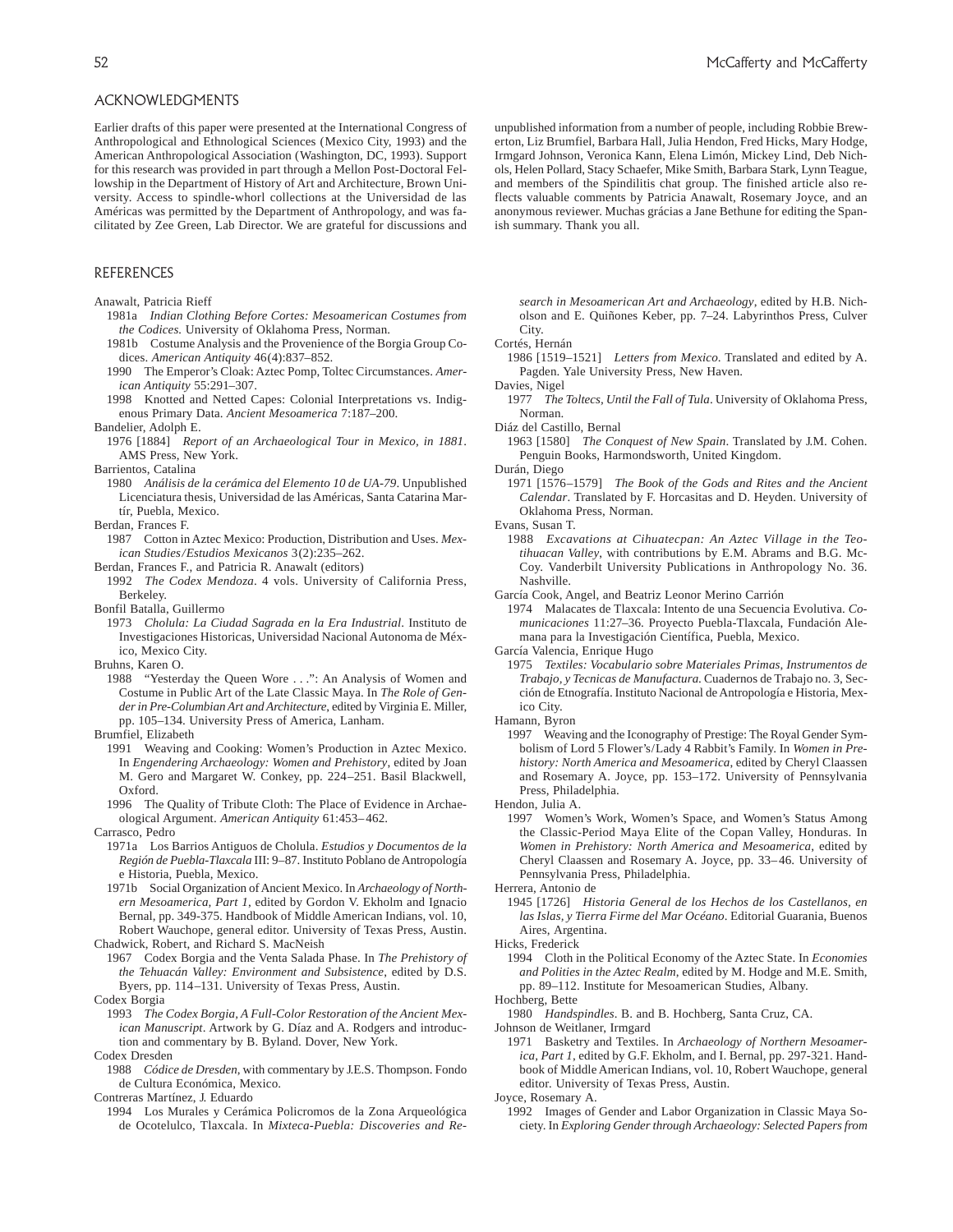*the 1991 Boone Conference*, edited by C. Claassen, pp. 63–70. Monographs in World Archaeology No. 11. Prehistory Press, Madison.

- 1993 Women's Work: Images of Production and Reproduction in Pre-Hispanic Southern Central America. *Current Anthropology* 34:255–274.
- Kirchhoff, Paul, Lina Odena Güemes, and Luis Reyes Garcia (editors)
- 1976 *Historia Tolteca-Chichimeca*. Translated by P. Kirchhoff, L. Odena G., and L. Reyes G. Instituto Nacional de Antropología e Historia, Mexico City.
- Landa, Diego de
- 1978 [1566] *Yucatan Before and After the Conquest*. Dover, New York. Leone, Mark P., and Constance A. Crosby
- 1987 Epilogue: Middle-Theory in Historical Archaeology. In *Consumer Choice in Historical Archaeology*, edited by S.M. Spencer-Wood, pp. 397– 410. Plenum Press, New York.
- Lienzo de Tlaxcala
- 1979 *El Lienzo de Tlaxcala*, commentary by A. Chavero, 1892. Editorial Cosmos, Mexico.
- Lind, Michael
	- 1979 *Excavaciones de Salvamiento: UA-79-SP*. Report submitted to the Centro Regional Puebla-Tlaxcala, Instituto Nacional de Antropología e Historia, Puebla, Mexico.
- Linder, Olive, and Harry Linder
- 1977 *Handspinning Cotton*. Cotton Squares, Phoenix.
- López de Gómara, Francisco
- 1964 [1552] *Cortés: The Life of the Conqueror by his Secretary*. Translated and edited by L.B. Simpson. University of California Press, Berkeley.
- López Alonso, Sergio, Zaid Lagunas Rodriguez, and Carlos Serrano Sánchez 1976 *Enterramientos Humanos de la Zona Arqueológica de Cholula, Puebla*. Colección Científica 44, Departamento de Antropología Física, Secretaria de Educación Publica–Instituto Nacional de Antropología e Historia, Mexico City.
- Marquina, Ignacio (editor)
- 1970 *Proyecto Cholula*. Serie Investigaciones 19. Instituto Nacional de Antropología e Historia, Mexico.
- MacDougall, Thomas, and Irmgard Weitlaner Johnson
- 1966 Chichicaztli Fiber: The Spinning and Weaving of it in Southern Mexico. *Archiv für Völkerkunde* 20:65–73.
- McCafferty, Geoffrey G.
	- 1992a *The Material Culture of Postclassic Cholula, Mexico: Contextual Analysis of the UA-1 Domestic Compounds*. Unpublished Ph.D. dissertation, Department of Anthropology, State University of New York at Binghamton, Binghamton.
	- 1992b Book review of *Un entierro del clasico superior en Cholula, Puebla*, by Sergio Suárez Cruz, and *Ultimos descubrimientos de entierros postclasicos en Cholula, Puebla*, by Sergio Suárez Cruz. *American Antiquity* 57(2):378–379.
	- 1994 The Mixteca-Puebla Stylistic Tradition in Early Postclassic Cholula. In *Mixteca-Puebla: Discoveries and Research in Mesoamerican Art and Archaeology*, edited by H.B. Nicholson and E. Quiñones Keber, pp. 53–78. Labyrinthos Press, Culver City.
	- 1996a Reinterpreting the Great Pyramid of Cholula, Mexico. *Ancient Mesoamerica* 7:1–17.
	- 1996b Reconsidering Cholula Ceramics and Chronology. *Ancient Mesoamerica* 7:299–323.
- McCafferty, Geoffrey G., and Sergio Suárez Cruz
	- 1994 Cholula and Teotihuacan in the Classic Period: Recent Investigations at the Transito Site (R-106), Cholula. Paper presented at the 59th Annual Meeting of the Society for American Archaeology, Anaheim.
	- 1995 The Classic/Postclassic Transition at Cholula: Recent Investigations at the Great Pyramid. Paper presented at the 60th Annual Meeting of the Society for American Archaeology, Minneapolis.
- McCafferty, Sharisse D., and Geoffrey G. McCafferty
	- 1991 Spinning and Weaving as Female Gender Identity in Postclassic Central Mexico. In *Textile Traditions of Mesoamerica and the Andes: An Anthology*, edited by M. Schevill, J.C. Berlo and E. Dwyer, pp. 19– 44. Garland, New York.
	- 1994 Engendering Tomb 7 at Monte Alban, Oaxaca: Respinning an Old Yarn. *Current Anthropology* 35(2):143–166.
	- 1995 Weapons of the Weak?: Spinning and Weaving Tools in Postclassic Mexico. Paper presented at the 60th Annual Meeting of the Society for American Archaeology, Minneapolis.
- 1999 *Handspinning in Pre-Columbian Mexico: A Functional Analysis of Archaeological Spindle Whorls*. Manuscript submitted for publication, Institute of Archaeology, University of California at Los Angeles.
- McMeekin, Dorothy
	- 1992 Representations on Pre-Columbian Spindle Whorls of the Floral and Fruit Structure of Economic Plants. *Economic Botany* 46(2):171– 180
- Motolinía, Toribio de Benevente
- 1951 [1536–1543] *History of the Indians of New Spain*. Translated by F.B. Steck. Academy of American Franciscan History, Washington, DC.
- Mountjoy, Joseph, and David A. Peterson
- 1973 *Man and Land in Prehispanic Cholula*. Vanderbilt University Publications in Anthropology No. 4. Nashville.
- Müller, Florencia
- 1978 *La Alfarería de Cholula*. Serie Arqueología, Instituto Nacional de Antropología e Historia, Mexico City.
- Nicholson, Henry B.
	- 1966 The Problem of the Provenience of the Members of the "Codex Borgia Group": A Summary. In *Summa Anthropológica en homenaje a Roberto J. Weitlaner*, edited by A. Pompa y Pompa, pp. 145–158. Instituto Nacional de Antropología e Historia, Mexico City.
	- 1982 The Mixteca-Puebla Concept Re-Visited. In *The Art and Iconography of Late Post-Classic Central Mexico*, edited by E.H. Boone, pp. 227–254. Dumbarton Oaks, Washington, DC.
	- 1994 The Eagle Claw/Tied Double Maize Ear Motif: The Cholula Polychrome Ceramic Tradition and Some Members of the Codex Borgia Group. In *Mixteca-Puebla: Discoveries and Research in Mesoamerican Art and Archaeology*, edited by H.B. Nicholson and E. Quiñones Keber, pp. 101–116. Labyrinthos Press, Culver City.
- Noguera, Eduardo
- 1937 *El Altar de los Cráneos Esculpidos de Cholula*. Talleres Gráficos de la Nación, Mexico.
- Norr, Lynette
	- 1987 The Excavation of a Postclassic House at Tetla. In *Ancient Chalcatzingo*, edited by David Grove, pp. 400– 408. University of Texas Press, Austin.
- Nowotny, Karl A.
	- 1961 Commentary to Codices Becker I/II. In *Codices Becker I/II*, compiled and with introduction by K.A. Nowotny. Akademishce Druck-u. Verlaganstalt, Graz.
- Olivera de V., Mercedes, and Cayetano Reyes
- 1969 Los Choloques y los Cholultecas: Apuntes sobre las relaciones etnicas en Cholula hasta el siglo XVI. *Anales del INAH* 7(1):247–274. Paddock, John
- 1987 Cholula en Mesoamerica. *Notas Mesoamericanas* 10:21–70.
- Parsons, Jeffrey R., and Mary H. Parsons 1990 *Maguey Utilization in Highland Central Mexico: An Archaeological Ethnography*. Anthropological Papers No. 82. Museum of Anthropology, University of Michigan, Ann Arbor.
- Parsons, Mary H.
	- 1972 Spindle Whorls from the Teotihuacan Valley, Mexico. In *Miscellaneous Studies in Mexican Prehistory*, by J.R. Parsons, M.W. Spence, and M.H. Parsons, pp. 45–80. Anthropological Papers No. 45. Museum of Anthropology, University of Michigan, Ann Arbor.
- Piñeda, Juan de
	- 1970 [1593] Carta al Rey sobre la Ciudad de Cholula en 1593. Edited by P. Carrasco. *Tlalocan* VI:176–192.
- Pohl, John M.D.
- 1994 Weaving and Gift Exchange in the Mixtec Codices. In *Cloth and Curing: Community and Change in Oaxaca*, edited by G. Johnson, and D. Sharon, pp. 3–13. San Diego Museum Papers No. 32. San Diego, CA. Raven, Lee
- 1987 *Hands on Spinning*. Interweave Press, Loveland, CO.

Riley, G.M.

- 1973 *Fernando Cortes and the Marquesado in Morelos, 1522–1547*. University of New Mexico Press, Albuquerque.
- Rojas, Gabriel de
	- 1581 Descripción de Cholula hecha en 1581 por Gabriel de Rojas. Manuscript on file, Benson Latin American Collection, University of Texas, Austin.
	- 1927 [1581] Descripción de Cholula. *Revista Mexicana de Estudios Historicos*, I(6):158–170.